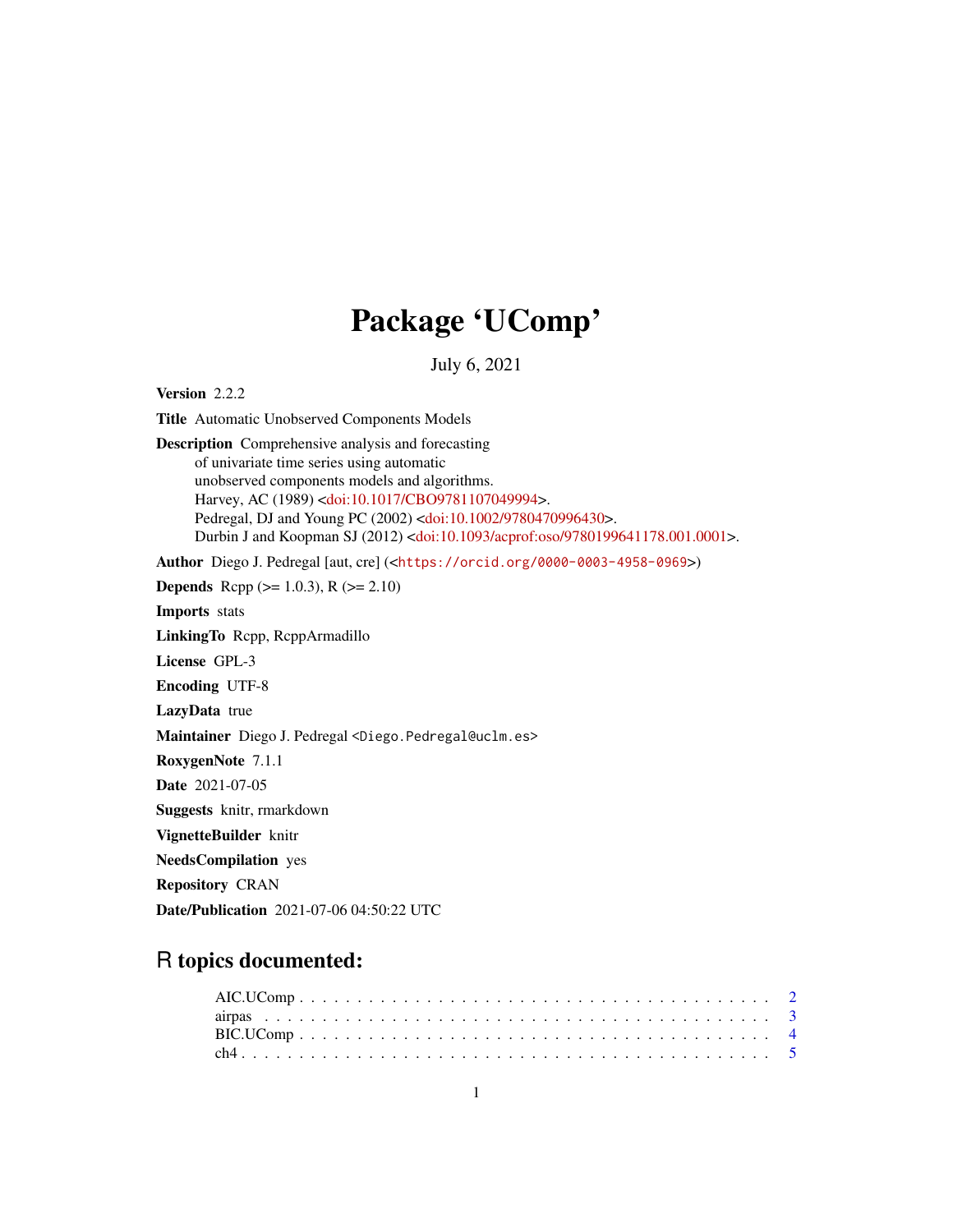<span id="page-1-0"></span>

| get <sub>p</sub> ()                                                                                       | 5    |
|-----------------------------------------------------------------------------------------------------------|------|
|                                                                                                           | 6    |
| $predict.UComp \dots \dots \dots \dots \dots \dots \dots \dots \dots \dots \dots \dots \dots \dots \dots$ | 7    |
|                                                                                                           | 8    |
| size                                                                                                      | 8    |
|                                                                                                           | 9    |
|                                                                                                           |      |
|                                                                                                           |      |
|                                                                                                           |      |
|                                                                                                           | - 14 |
|                                                                                                           | -15  |
|                                                                                                           | -16  |
|                                                                                                           | - 19 |
|                                                                                                           | 20   |
|                                                                                                           |      |
|                                                                                                           |      |
|                                                                                                           |      |
|                                                                                                           |      |

#### **Index** [25](#page-24-0)

AIC.UComp *AIC.UComp*

# Description

Extract AIC value of UComp object

#### Usage

## S3 method for class 'UComp'  $AIC(object, ..., k = 2)$ 

# Arguments

| object                  | Object of class "UComp".              |
|-------------------------|---------------------------------------|
| $\cdot$ $\cdot$ $\cdot$ | Additional inputs to function.        |
| k                       | The penalty per parameter to be used. |

# Details

Selection criteria for models with different number of parameters, the smaller AIC the better. The formula used here is  $AIC = -2(ln(L) - k)/n$ , where  $ln(L)$  is the log-likelihood at the optimum,  $k$  is the number of parameters plus non-stationary states and  $n$  is the number of observations. Mind that this formulation differs from the usual definition that does not divide by  $n$ . This makes that AIC(m) and AIC(logLik(m)) give different results, being m an UComp object.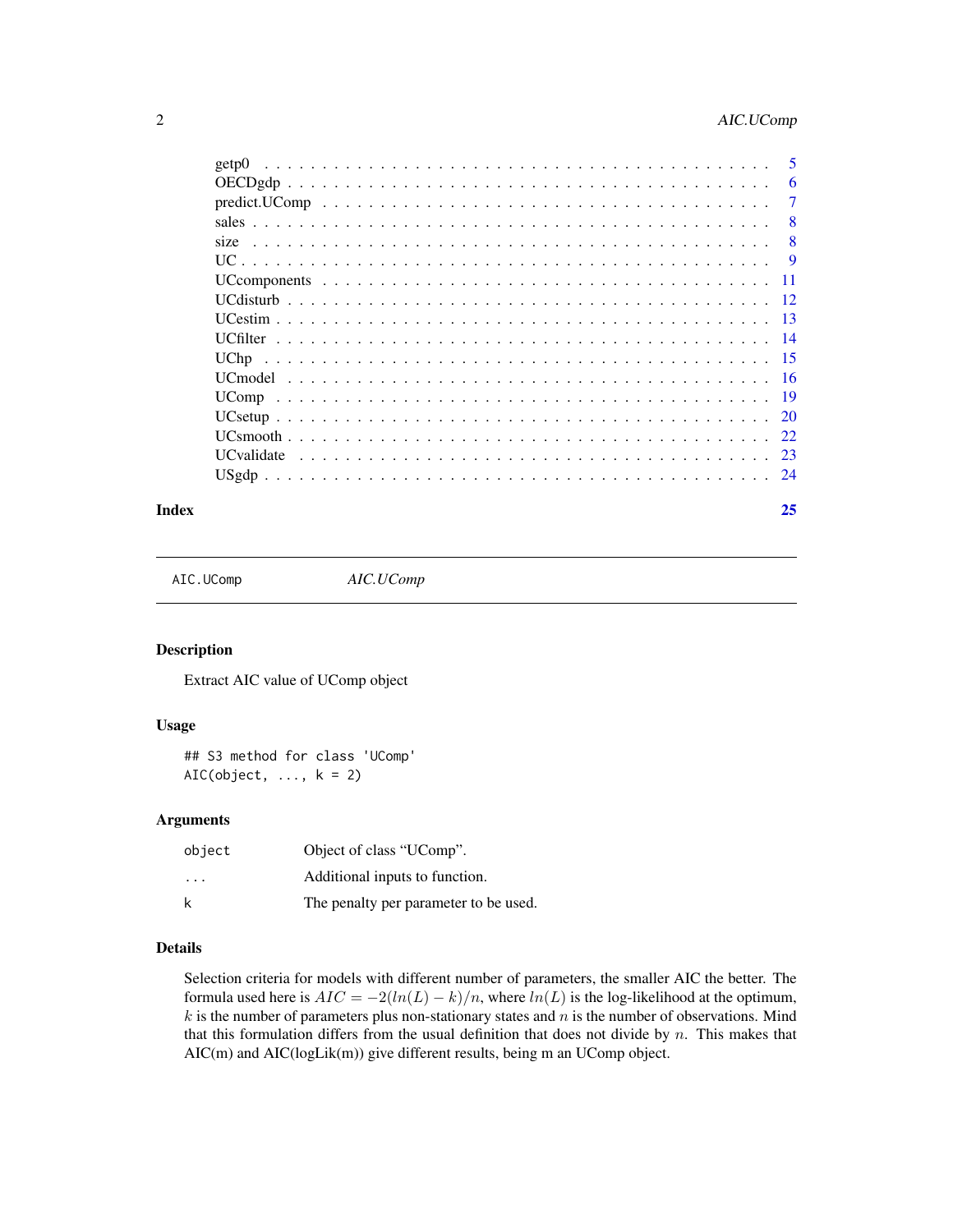#### <span id="page-2-0"></span>airpas 3

# Author(s)

Diego J. Pedregal

# See Also

[UC](#page-8-1), [UCmodel](#page-15-1), [UCvalidate](#page-22-1), [UCfilter](#page-13-1), [UCsmooth](#page-21-1), [UCdisturb](#page-11-1), [UCcomponents](#page-10-1)

# Examples

```
y <- log(AirPassengers)
m1 <- UCmodel(y, model = "llt/equal/arma(0,0)")
AIC(m1)
```
airpas *Airpassengers in Spain*

# Description

Foreign arrivals by air in Spain in thousands of passengers (airpas).

#### Usage

airpas

# Format

Time series objects.

Monthly data from January 1992 to December 2019

# Source

[airpas](https://www.ine.es)

# Examples

## Not run: airpas

## End(Not run)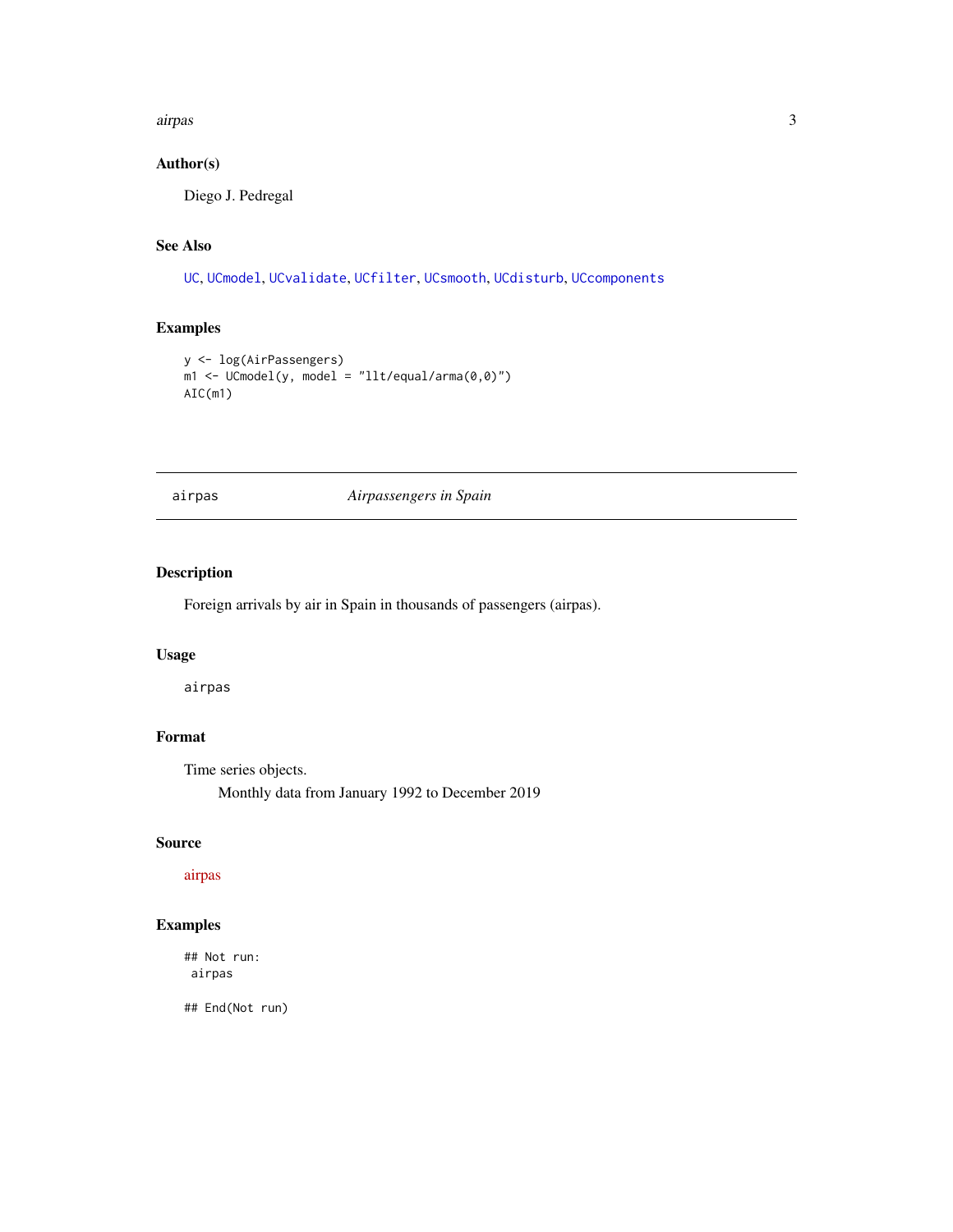#### <span id="page-3-0"></span>BIC.UComp *BIC.UComp*

#### Description

Extract BIC (or SBC) value of UComp object

#### Usage

## S3 method for class 'UComp' BIC(object, ...)

#### Arguments

| object                  | Object of class "UComp".       |
|-------------------------|--------------------------------|
| $\cdot$ $\cdot$ $\cdot$ | Additional inputs to function. |

### Details

Selection criteria for models with different number of parameters, the smaller BIC the better. The formula used here is  $BIC = (-2ln(L) + kln(n))/n$ , where  $ln(L)$  is the log-likelihood at the optimum,  $k$  is the number of parameters plus non-stationary states and  $n$  is the number of observations. Mind that this formulation differs from the usual definition that does not divide by  $n$ . This makes that BIC(m) and BIC(logLik(m)) give different results, being m an UComp object.

# Author(s)

Diego J. Pedregal

# See Also

[UC](#page-8-1), [UCmodel](#page-15-1), [UCvalidate](#page-22-1), [UCfilter](#page-13-1), [UCsmooth](#page-21-1), [UCdisturb](#page-11-1), [UCcomponents](#page-10-1)

# Examples

```
y <- log(AirPassengers)
m1 <- UCmodel(y, model = "llt/equal/arma(0,0)")
BIC(m1)
```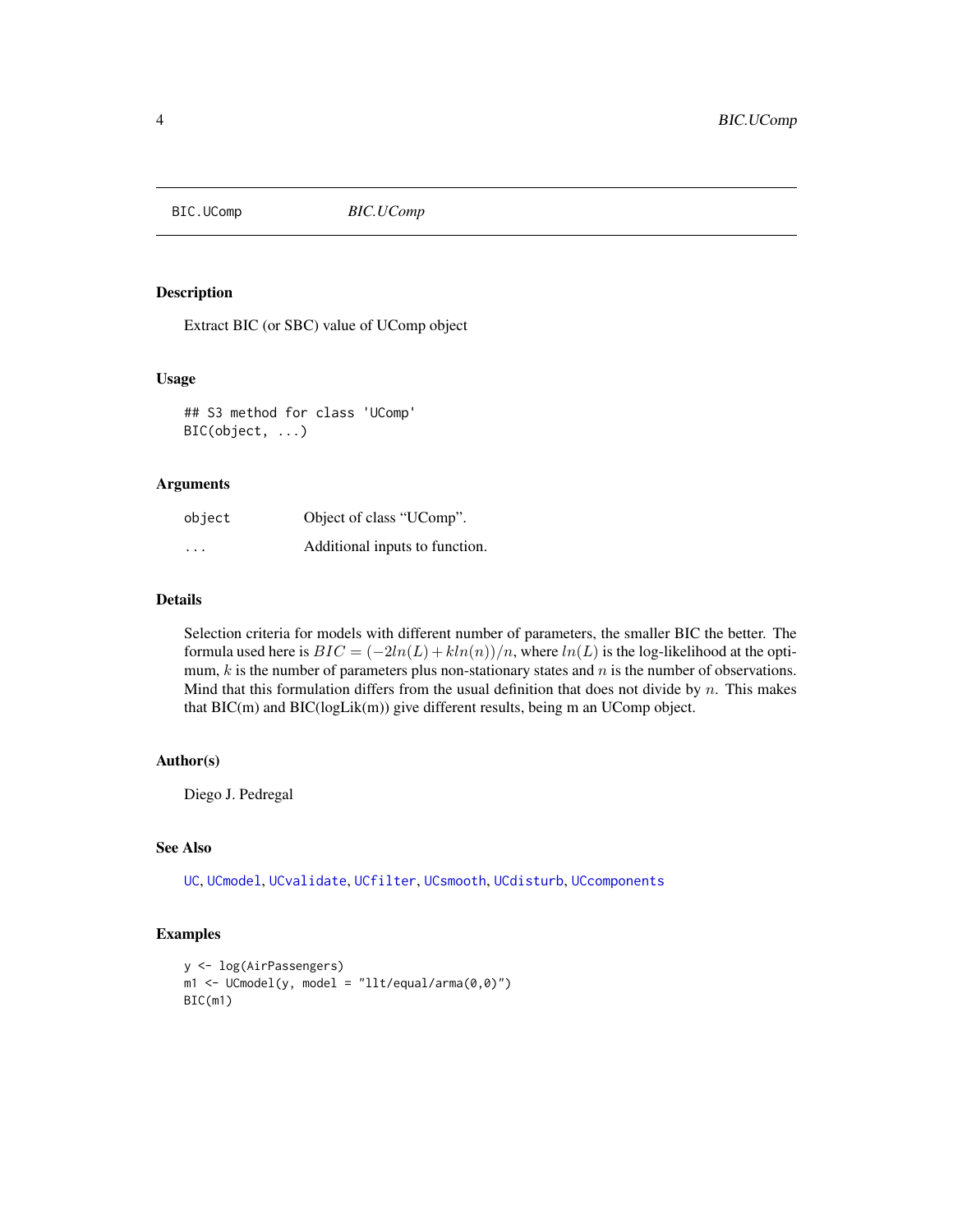<span id="page-4-0"></span>

# Description

Methane concentration at Cape Grim in Australia (ch4).

# Usage

ch4

# Format

Time series objects.

Monthly data from January 1992 to December 2019

# Source

[CH4 data](https://www.csiro.au/en/Research/OandA/Areas/Assessing-our-climate/Latest-greenhouse-gas-data)

# Examples

## Not run: ch4

## End(Not run)

getp0 *getp0*

# Description

Get initial conditions for parameters of UComp object

# Usage

 $getp0(y, model = "llt/equal/arma(0, 0)"$ , periods = NA)

# Arguments

| <b>V</b> | a time series to forecast.                           |
|----------|------------------------------------------------------|
| model    | any valid UComp model without any ?.                 |
| periods  | vector of fundamental period and harmonics required. |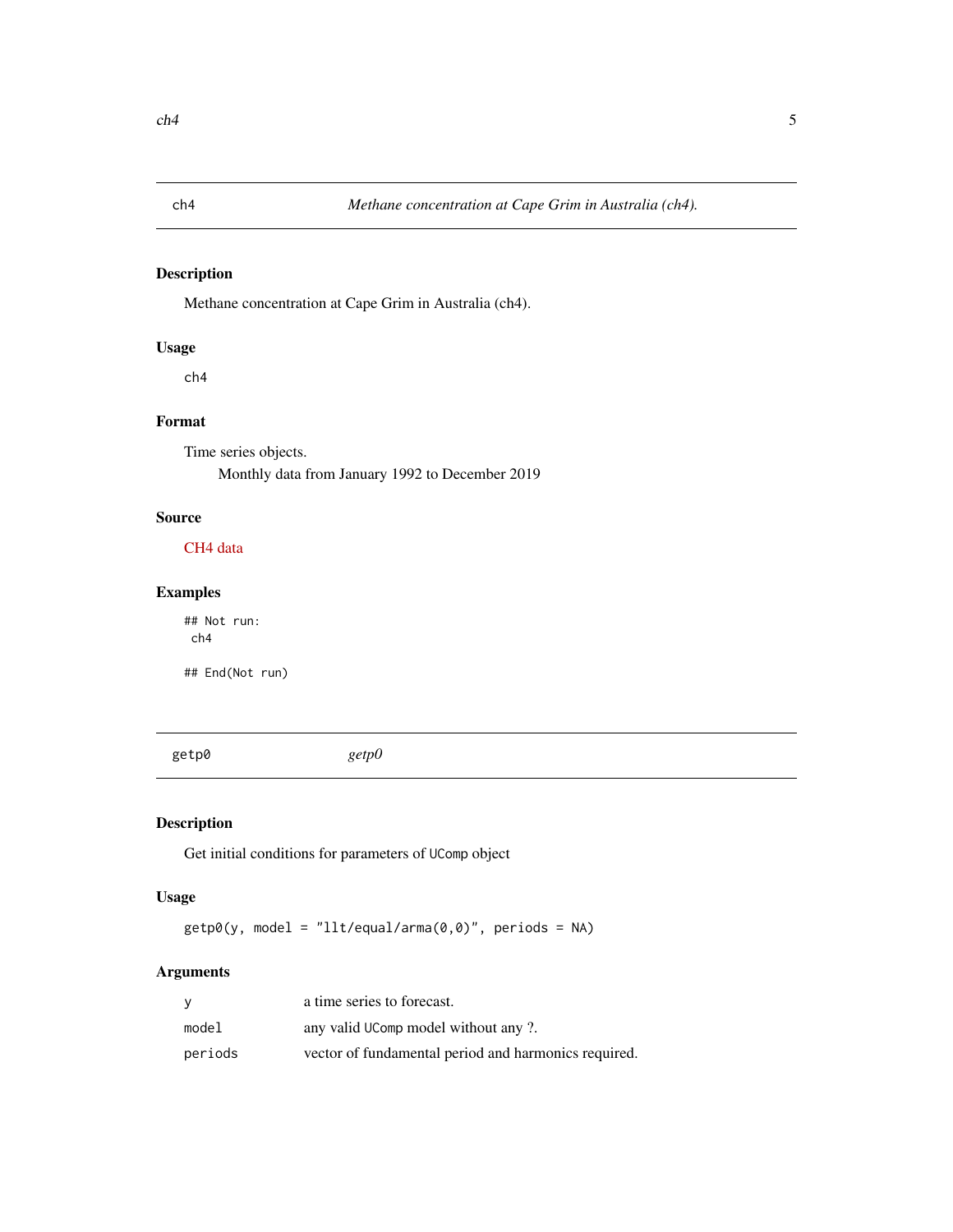### <span id="page-5-0"></span>Details

Provides initial parameters of a given model for the time series. They may be changed arbitrarily by the user to include as an input p0 to UC or UCmodel functions (see example below). There is no guarantee that the model will converge and selecting initial conditions should be used with care.

#### Value

A set of parameters p0 of an object of class UComp to use as input to [UC](#page-8-1), [UCmodel](#page-15-1) or [UCsetup](#page-19-1).

#### Author(s)

Diego J. Pedregal

#### See Also

[UC](#page-8-1), [UCvalidate](#page-22-1), [UCfilter](#page-13-1), [UCsmooth](#page-21-1), [UCdisturb](#page-11-1), [UCcomponents](#page-10-1), [UChp](#page-14-1)

# Examples

```
p0 <- getp0(log(AirPassengers), model = "llt/equal/arma(0,0)")
p0[1] <- 0 # p0[1] <- NA
m <- UCmodel(log(AirPassengers), model = "llt/equal/arma(0,0)", p0 = p0)
```
OECDgdp *OECD GDP*

#### Description

Seasonally adjusted quarterly OECD real gross domestic product (OECDgdp).

#### Usage

OECDgdp

#### Format

Time series objects. Quarterly data from 1962 to 2019

#### Source

# [OECDgdp](http://serviciosede.mineco.gob.es/indeco/)

# Examples

## Not run: OECDgdp

## End(Not run)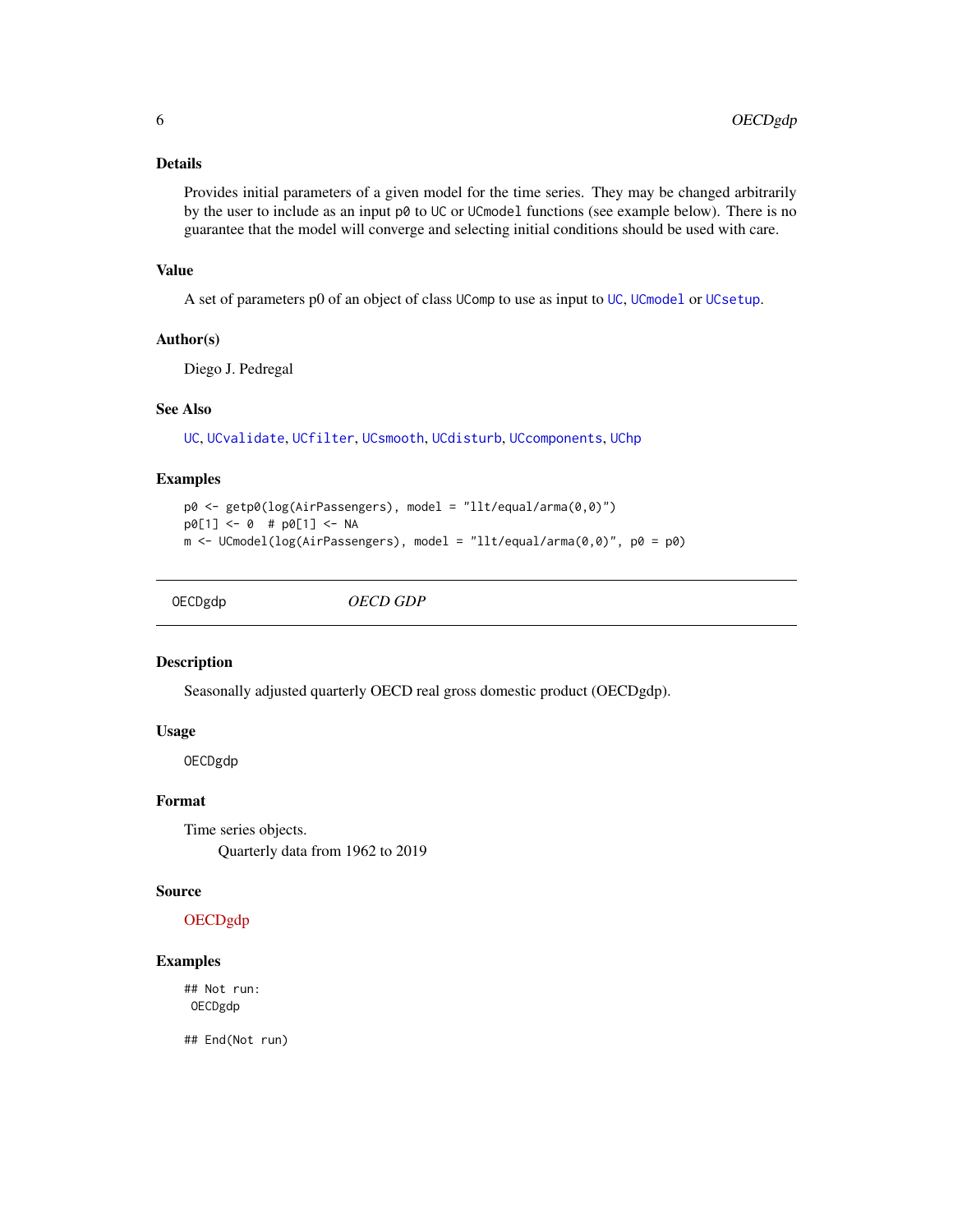<span id="page-6-0"></span>predict.UComp *predict.UComp*

#### Description

Forecasting using structural Unobseved Components models with prediction intervals

# Usage

```
## S3 method for class 'UComp'
predict(object, newdata = NULL, n. ahead = NULL, level = 0.95, ...)
```
# Arguments

| object   | Object of class "UComp".                                                                    |
|----------|---------------------------------------------------------------------------------------------|
| newdata  | New output data to apply "UComp" object to.                                                 |
| n.ahead  | Number of steps ahead to forecast or new inputs variables including their pre-<br>dictions. |
| level    | Confidence level for prediction intervals.                                                  |
| $\cdots$ | Ignored.                                                                                    |

# Details

See help of UC.

# Value

A matrix with the mean forecasts and lower and upper prediction intervals

### Author(s)

Diego J. Pedregal

#### See Also

[UC](#page-8-1), [UCmodel](#page-15-1), [UCvalidate](#page-22-1), [UCfilter](#page-13-1), [UCsmooth](#page-21-1), [UCdisturb](#page-11-1), [UCcomponents](#page-10-1)

# Examples

```
y <- log(AirPassengers)
m1 <- UComodel(y, model = "llt/eq/arma(0,0)")f1 \le predict(m1)
```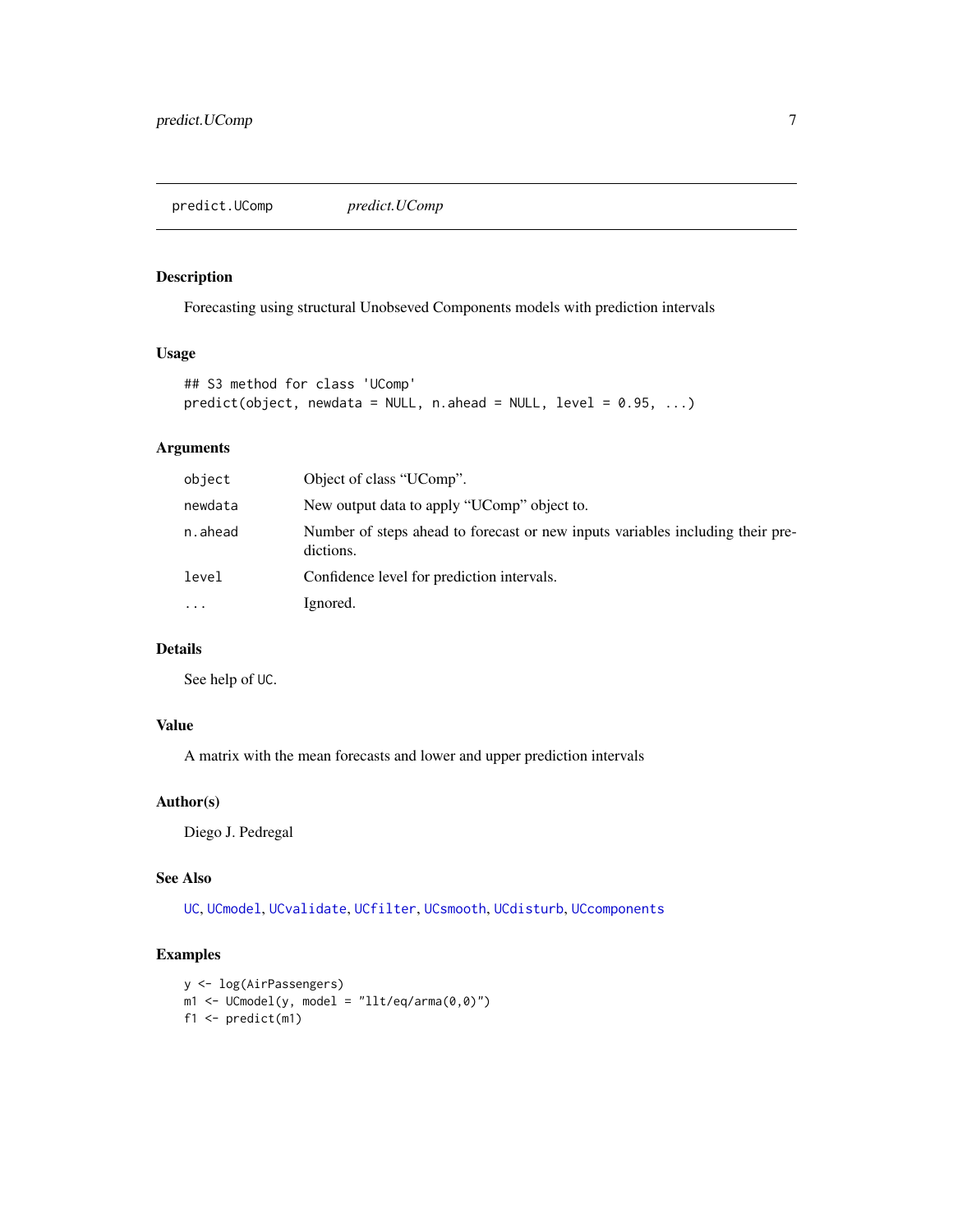# <span id="page-7-0"></span>Description

Sales index for food of large retailers in Spain

# Usage

sales

# Format

Time series objects. Monthly data from January 1995 to December 2019

# Source

[sales](http://serviciosede.mineco.gob.es/indeco/)

# Examples

## Not run: sales

## End(Not run)

size *size*

# Description

size of vectors or matrices

# Usage

size(y)

# Arguments

y matrix, array or vector

# Author(s)

Diego J. Pedregal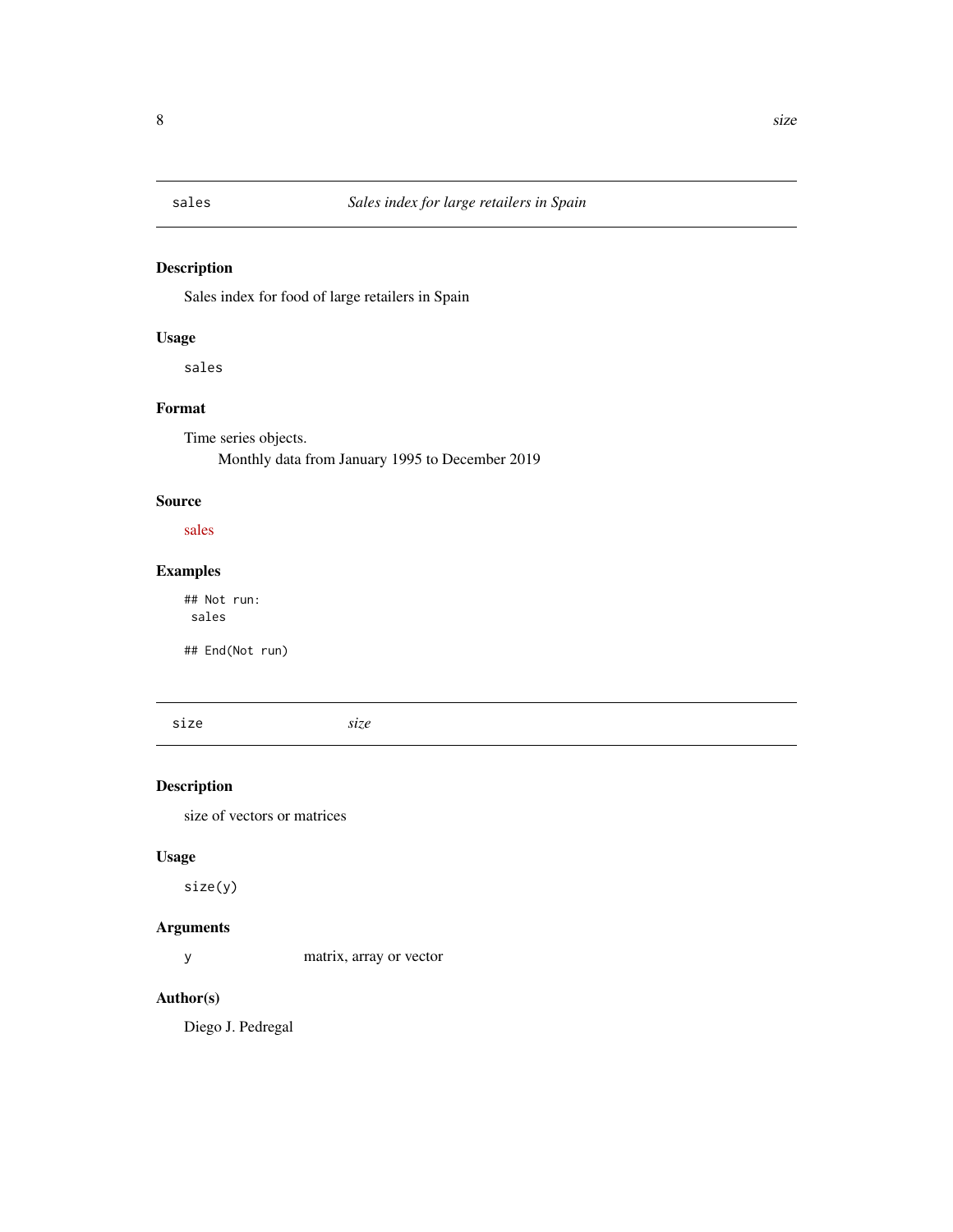# <span id="page-8-1"></span><span id="page-8-0"></span>UC *UC*

# Description

Runs all relevant functions for UC modelling

# Usage

```
UC(
  y,
  u = NULL,model = \sqrt{?}/\text{none}/??",
  h = NA,
  outlier = NA,
  tTest = FALSE,
  criterion = "aic",
  periods = NA,
  verbose = FALSE,
  stepwise = FALSE,
  p0 = -9999.9,
  arma = TRUE
)
```
# Arguments

| у     | a time series to forecast (it may be either a numerical vector or a time series<br>object). This is the only input required. If a vector, the additional input periods<br>should be supplied compulsorily (see below).                                                                                                                                                                                                                                                                                                                                     |
|-------|------------------------------------------------------------------------------------------------------------------------------------------------------------------------------------------------------------------------------------------------------------------------------------------------------------------------------------------------------------------------------------------------------------------------------------------------------------------------------------------------------------------------------------------------------------|
| u     | a matrix of external regressors included only in the observation equation. (it<br>may be either a numerical vector or a time series object). If the output wanted<br>to be forecast, matrix u should contain future values for inputs.                                                                                                                                                                                                                                                                                                                     |
| model | the model to estimate. It is a single string indicating the type of model for each<br>component. It allows two formats "trend/seasonal/irregular" or "trend/cycle/seasonal/irregular".<br>The possibilities available for each component are:                                                                                                                                                                                                                                                                                                              |
|       | • Trend: $? /$ none / rw / irw / llt / dt;                                                                                                                                                                                                                                                                                                                                                                                                                                                                                                                 |
|       | • Seasonal: ? / none / equal / different;                                                                                                                                                                                                                                                                                                                                                                                                                                                                                                                  |
|       | • Irregular: $? /$ none $/$ arma $(0, 0) /$ arma $(p, q)$ - with p and q integer positive<br>orders;                                                                                                                                                                                                                                                                                                                                                                                                                                                       |
|       | • Cycles: ? / none / combination of positive or negative numbers. Positive<br>numbers fix the period of the cycle while negative values estimate the period<br>taking as initial condition the absolute value of the period supplied. Several<br>cycles with positive or negative values are possible and if a question mark<br>is included, the model test for the existence of the cycles specified. The<br>following are valid examples with different meanings: 48, 48?, -48, -48?,<br>48+60, -48+60, -48-60, 48-60, 48+60?, -48+60?, -48-60?, 48-60?. |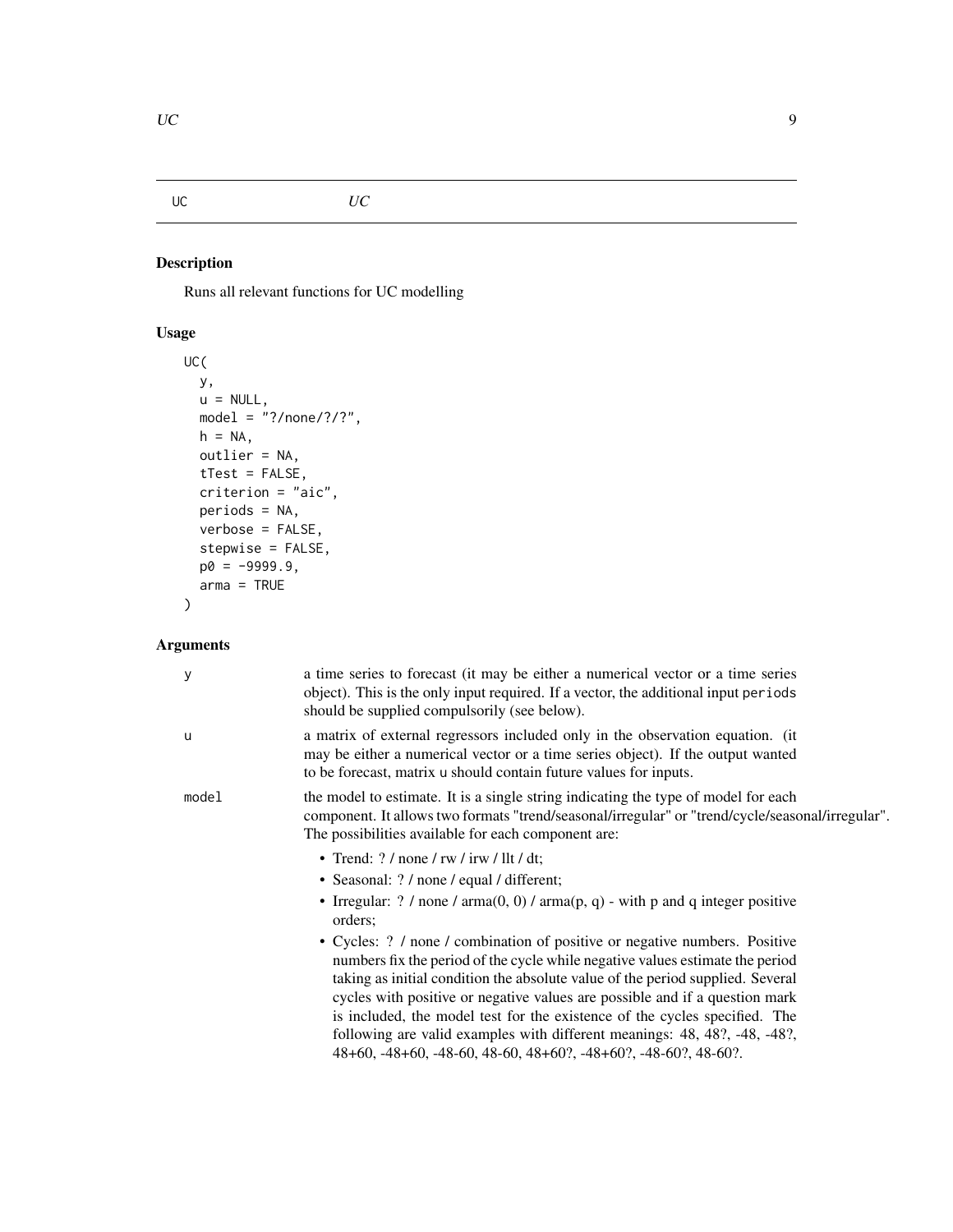| h         | forecast horizon. If the model includes inputs h is not used, the lenght of u is<br>used instead.                                                                                                                                                                                                                                         |
|-----------|-------------------------------------------------------------------------------------------------------------------------------------------------------------------------------------------------------------------------------------------------------------------------------------------------------------------------------------------|
| outlier   | critical level of outlier tests. If NA it does not carry out any outlier detection<br>(default). A positive value indicates the critical minimum t test for outlier de-<br>tection in any model during identification. Three types of outliers are identified,<br>namely Additive Outliers (AO), Level Shifts (LS) and Slope Change (SC). |
| tTest     | augmented Dickey Fuller test for unit roots used in stepwise algorithm (TRUE)<br>FALSE). The number of models to search for is reduced, depending on the result<br>of this test.                                                                                                                                                          |
| criterion | information criterion for identification ("aic", "bic" or "aicc").                                                                                                                                                                                                                                                                        |
| periods   | vector of fundamental period and harmonics required.                                                                                                                                                                                                                                                                                      |
| verbose   | intermediate results shown about progress of estimation (TRUE / FALSE).                                                                                                                                                                                                                                                                   |
| stepwise  | stepwise identification procedure (TRUE / FALSE).                                                                                                                                                                                                                                                                                         |
| p0        | initial parameter vector for optimisation search.                                                                                                                                                                                                                                                                                         |
| arma      | check for arma models for irregular components (TRUE / FALSE).                                                                                                                                                                                                                                                                            |

#### Details

UC is a function for modelling and forecasting univariate time series according to Unobserved Components models (UC). It sets up the model with a number of control variables that govern the way the rest of functions in the package work. It also estimates the model parameters by Maximum Likelihood, forecasts the data, performs smoothing, estimates model disturbances, estimates components and shows statistical diagnostics. Standard methods applicable to UComp objects are print, summary, plot, fitted, residuals, logLik, AIC, BIC, coef, predict, tsdiag.

# Value

An object of class UComp. It is a list with fields including all the inputs and the fields listed below as outputs. All the functions in this package fill in part of the fields of any UComp object as specified in what follows (function UC fills in all of them at once):

After running UCmodel or UCestim:

- p: Estimated parameters
- v: Estimated innovations (white noise in correctly specified models)
- yFor: Forecasted values of output
- yForV: Variance of forecasted values of output
- criteria: Value of criteria for estimated model
- iter: Number of iterations in estimation
- grad: Gradient at estimated parameters
- covp: Covariance matrix of parameters

After running UCvalidate:

• table: Estimation and validation table

After running UCcomponents: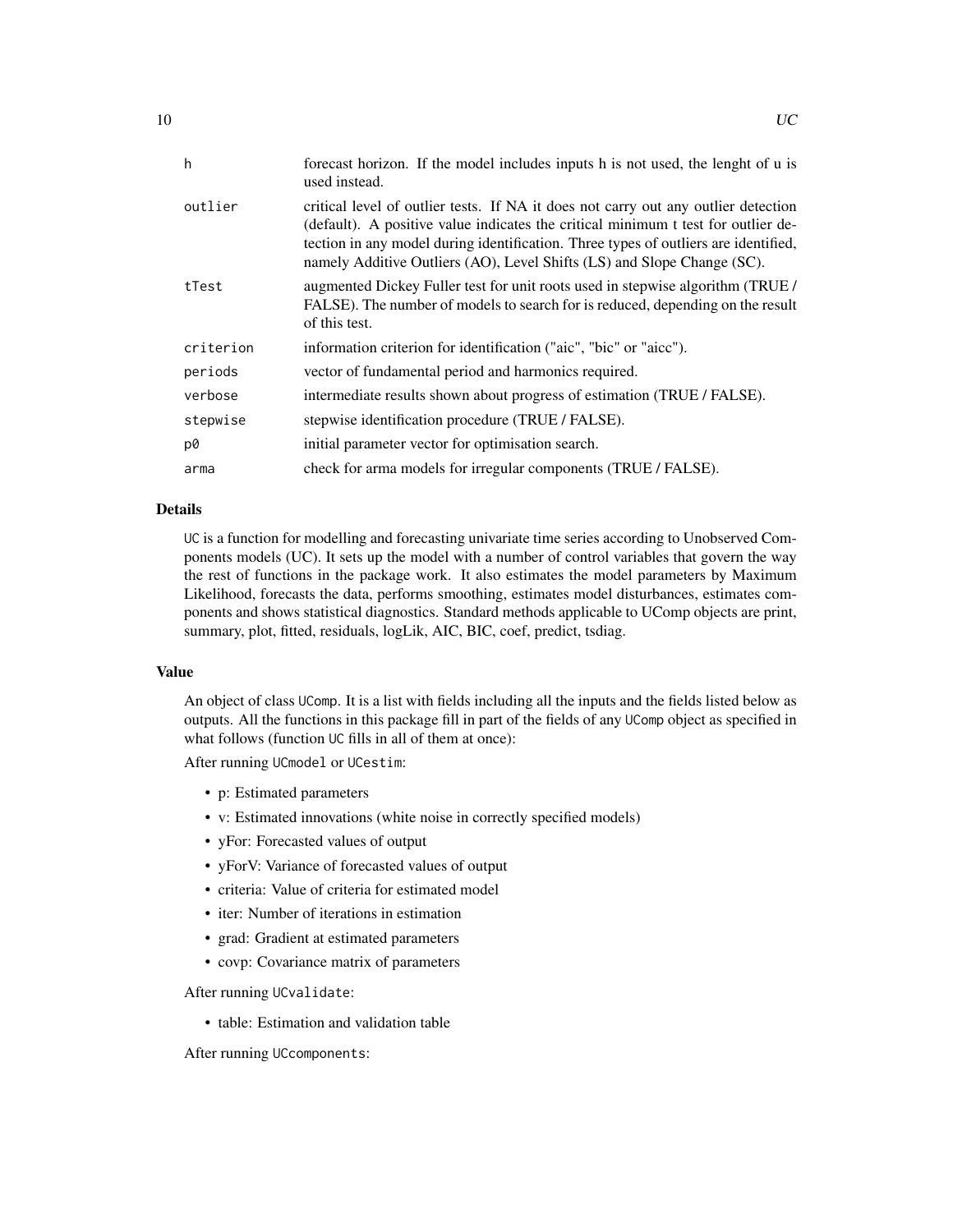# <span id="page-10-0"></span>UCcomponents 11

- comp: Estimated components in matrix form
- compV: Estimated components variance in matrix form

After running UCfilter, UCsmooth or UCdisturb:

- yFit: Fitted values of output
- yFitV: Variance of fitted values of output
- a: State estimates
- P: Variance of state estimates
- aFor: Forecasts of states
- PFor: Forecasts of states variances

After running UCdisturb:

- eta: State perturbations estimates
- eps: Observed perturbations estimates

# Author(s)

Diego J. Pedregal

#### See Also

[UC](#page-8-1), [UCvalidate](#page-22-1), [UCfilter](#page-13-1), [UCsmooth](#page-21-1), [UCdisturb](#page-11-1), [UCcomponents](#page-10-1), [UChp](#page-14-1)

#### Examples

y <- log(AirPassengers)  $m1 < -UC(y)$  $m1 \leftarrow UC(y, model = "llt/different/arma(0, 0)")$ 

<span id="page-10-1"></span>UCcomponents *UCcomponents*

#### Description

Estimates unobserved components of UC models Standard methods applicable to UComp objects are print, summary, plot, fitted, residuals, logLik, AIC, BIC, coef, predict, tsdiag.

#### Usage

```
UCcomponents(sys)
```
#### Arguments

sys an object of type UComp created with UC or UCmodel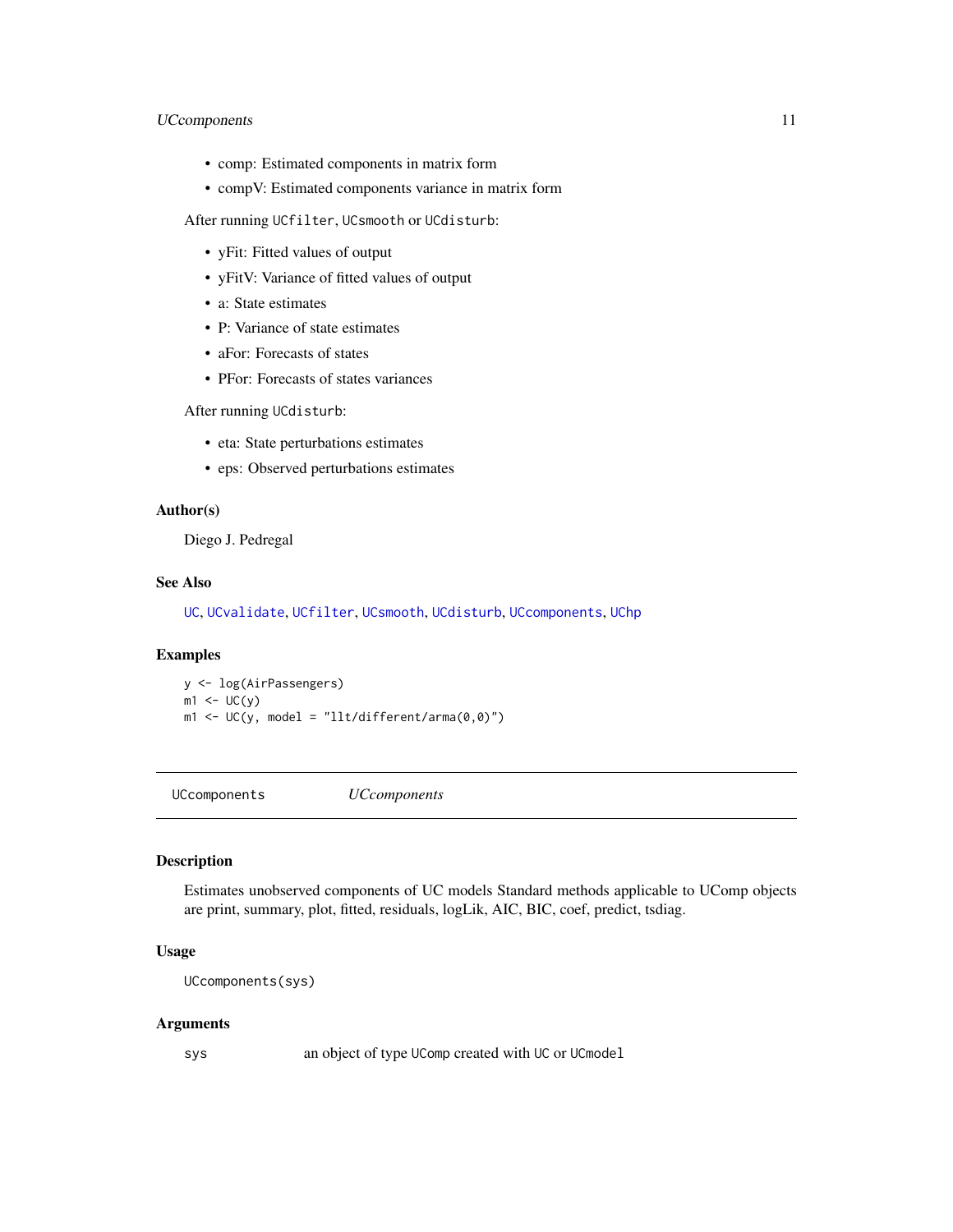### <span id="page-11-0"></span>Value

The same input object with the appropriate fields filled in, in particular:

- comp: Estimated components in matrix form
- compV: Estimated components variance in matrix form

# Author(s)

Diego J. Pedregal

#### See Also

[UC](#page-8-1), [UCmodel](#page-15-1), [UCvalidate](#page-22-1), [UCfilter](#page-13-1), [UCsmooth](#page-21-1), [UCdisturb](#page-11-1), [UChp](#page-14-1)

#### Examples

m1 <- UC(log(sales)) m1 <- UCcomponents(m1)

<span id="page-11-1"></span>UCdisturb *UCdisturb*

#### Description

Runs the Disturbance Smoother for UC models Standard methods applicable to UComp objects are print, summary, plot, fitted, residuals, logLik, AIC, BIC, coef, predict, tsdiag.

#### Usage

UCdisturb(sys)

#### Arguments

sys an object of type UComp created with UC

# Value

The same input object with the appropriate fields filled in, in particular:

- yFit: Fitted values of output
- yFitV: Variance of fitted values of output
- a: State estimates
- P: Variance of state estimates (diagonal of covariance matrices)
- eta: State perturbations estimates
- eps: Observed perturbations estimates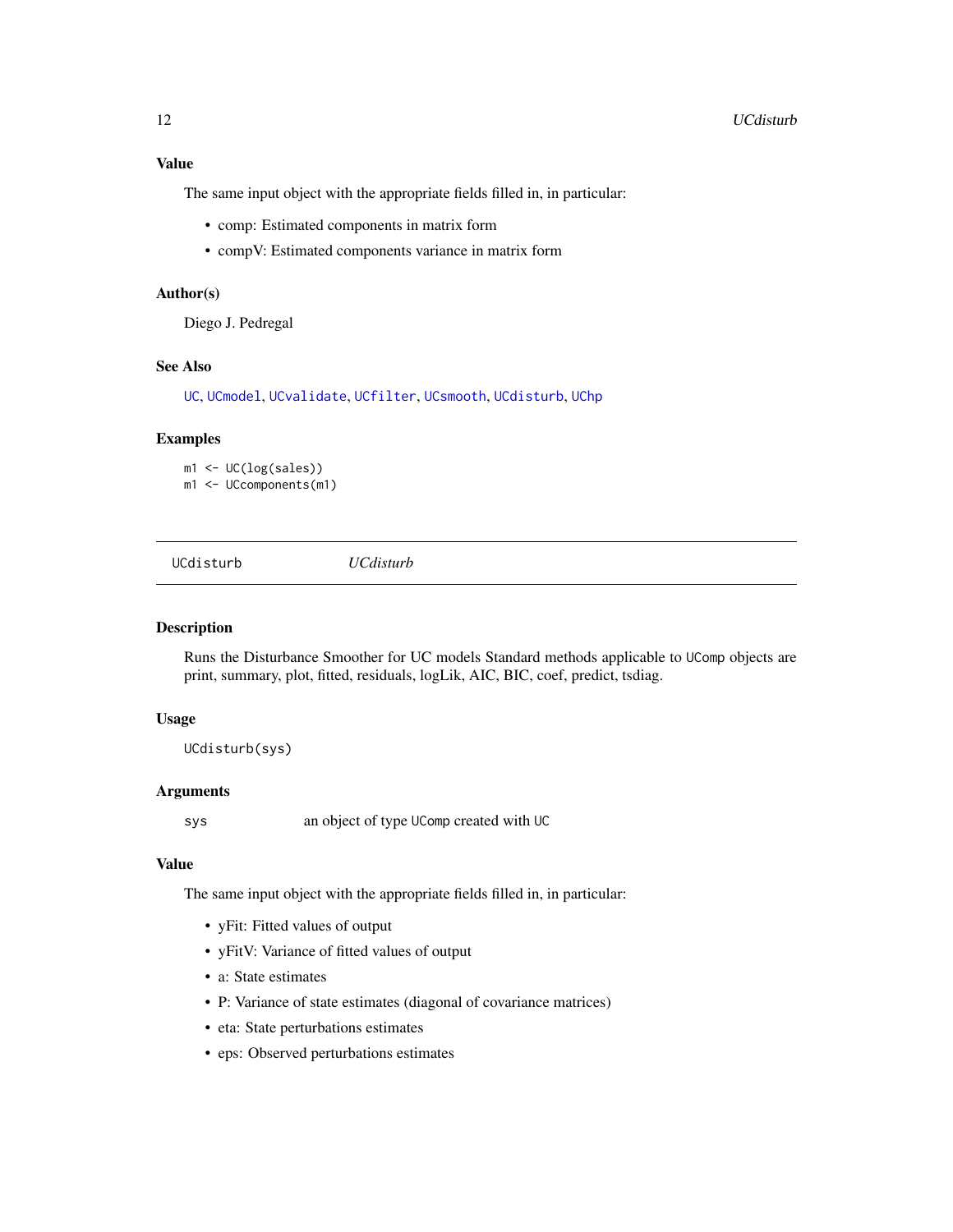#### <span id="page-12-0"></span>UCestim and the state of the state of the state of the state of the state of the state of the state of the state of the state of the state of the state of the state of the state of the state of the state of the state of th

#### Author(s)

Diego J. Pedregal

#### See Also

[UC](#page-8-1), [UCmodel](#page-15-1), [UCvalidate](#page-22-1), [UCfilter](#page-13-1), [UCsmooth](#page-21-1), [UCcomponents](#page-10-1), [UChp](#page-14-1)

#### Examples

m1 <- UC(log(AirPassengers)) m1 <- UCdisturb(m1)

UCestim *UCestim*

# Description

Estimates and forecasts UC models

#### Usage

UCestim(sys)

#### Arguments

sys an object of type UComp created with UC

#### Details

UCestim estimates and forecasts a time series using an UC model. The optimization method is a BFGS quasi-Newton algorithm with a backtracking line search using Armijo conditions. Parameter names in output table are the following:

- Damping: Damping factor for DT trend.
- Level: Variance of level disturbance.
- Slope: Variance of slope disturbance.
- Rho(#): Damping factor of cycle #.
- Period(#): Estimated period of cycle #.
- Var(#): Variance of cycle #.
- Seas(#): Seasonal harmonic with period #.
- Irregular: Variance of irregular component.
- AR(#): AR parameter of lag #.
- MA(#): MA parameter of lag #.
- AO#: Additive outlier in observation #.
- LS#: Level shift outlier in observation #.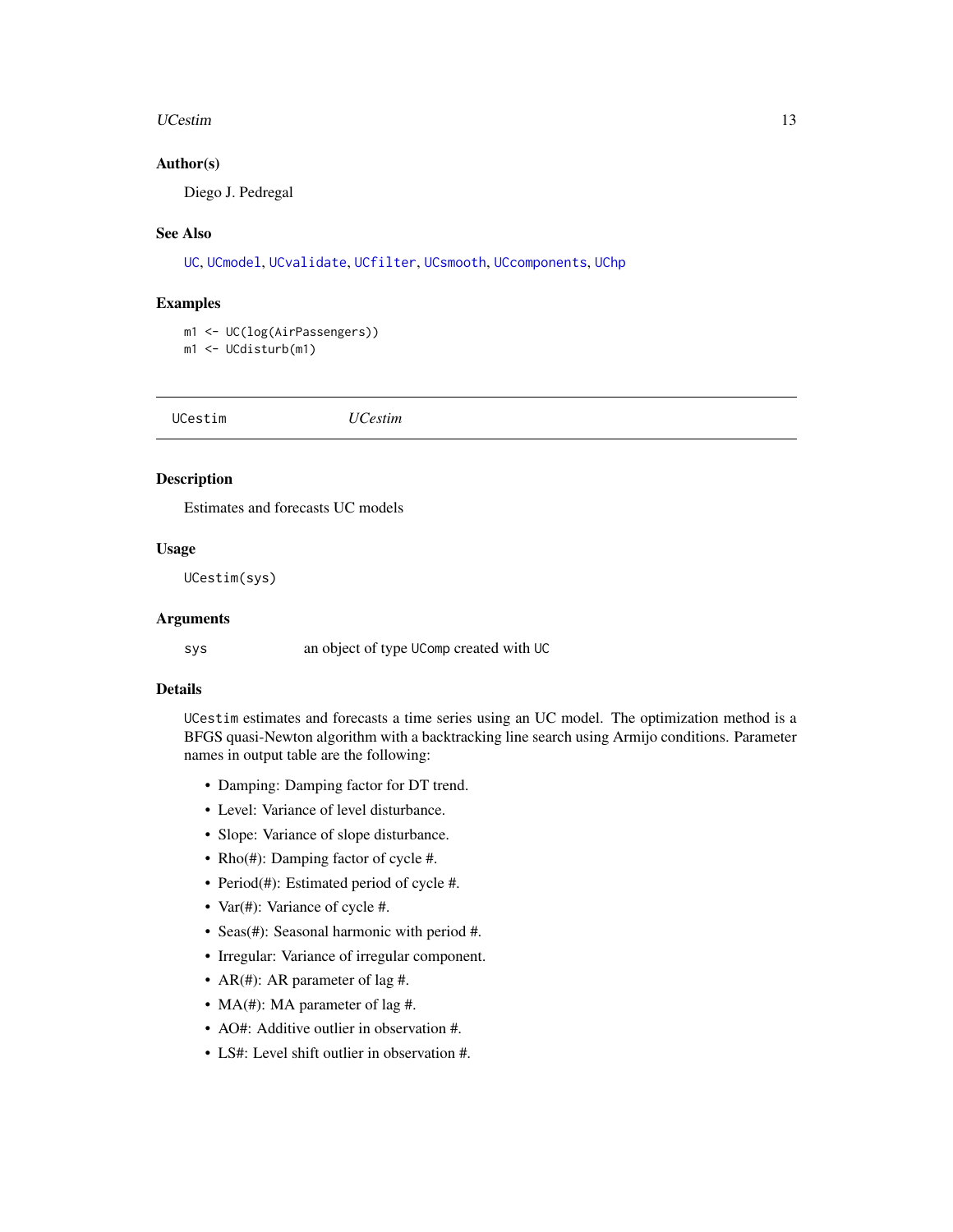- <span id="page-13-0"></span>• SC#: Slope change outlier in observation #.
- Beta(#): Beta parameter of input #.
- Cnst: Constant.

Standard methods applicable to UComp objects are print, summary, plot, fitted, residuals, logLik, AIC, BIC, coef, predict, tsdiag.

#### Value

The same input object with the appropriate fields filled in, in particular:

- p: Estimated transformed parameters
- v: Estimated innovations (white noise in correctly specified models)
- yFor: Forecast values of output
- yForV: Variance of forecast values of output
- criteria: Value of criteria for estimated model
- covp: Covariance matrix of estimated transformed parameters
- grad: Gradient of log-likelihood at the optimum
- iter: Estimation iterations

#### Author(s)

Diego J. Pedregal

#### See Also

[UC](#page-8-1), [UCmodel](#page-15-1), [UCvalidate](#page-22-1), [UCfilter](#page-13-1), [UCsmooth](#page-21-1), [UCdisturb](#page-11-1), [UCcomponents](#page-10-1), [UChp](#page-14-1)

#### Examples

```
m1 <- UCsetup(log(AirPassengers))
m1 <- UCestim(m1)
```
<span id="page-13-1"></span>UCfilter *UCfilter*

#### Description

Runs the Kalman Filter for UC models Standard methods applicable to UComp objects are print, summary, plot, fitted, residuals, logLik, AIC, BIC, coef, predict, tsdiag.

#### Usage

UCfilter(sys)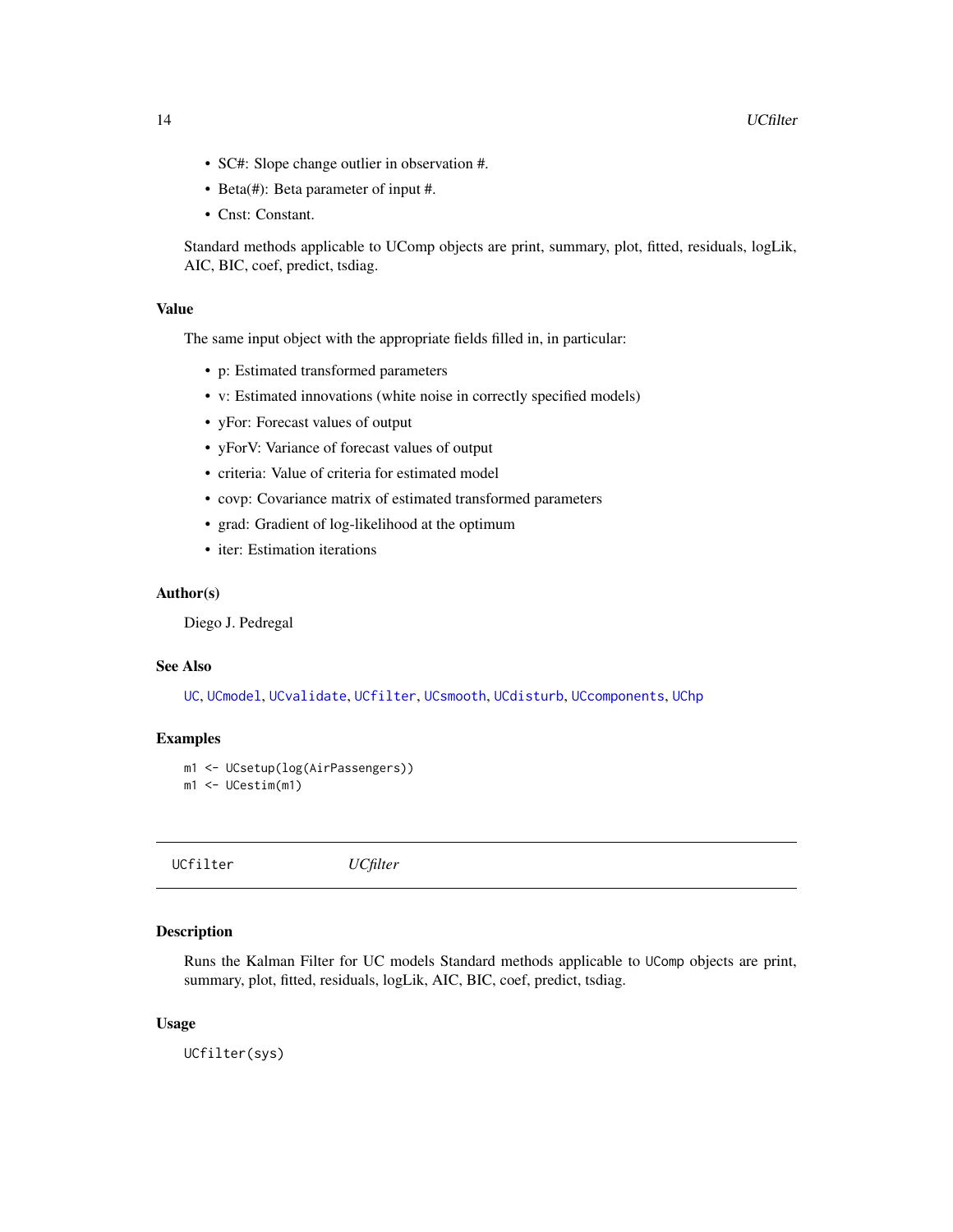#### <span id="page-14-0"></span>UChp  $15$

# Arguments

sys an object of type UComp created with UC

# Value

The same input object with the appropriate fields filled in, in particular:

- yFit: Fitted values of output
- yFitV: Variance of fitted values of output
- a: State estimates
- P: Variance of state estimates (diagonal of covariance matrices)

# Author(s)

Diego J. Pedregal

# See Also

[UC](#page-8-1), [UCmodel](#page-15-1), [UCvalidate](#page-22-1), [UCsmooth](#page-21-1), [UCdisturb](#page-11-1), [UCcomponents](#page-10-1), [UChp](#page-14-1)

#### Examples

m1 <- UC(log(sales)) m1 <- UCfilter(m1)

<span id="page-14-1"></span>UChp *UChp*

# Description

Hodrick-Prescott filter estimation

# Usage

UChp(y, lambda = 1600)

# Arguments

|        | A time series object               |
|--------|------------------------------------|
| lambda | Smoothing constant (default: 1600) |

# Value

The cycle estimation

# Author(s)

Diego J. Pedregal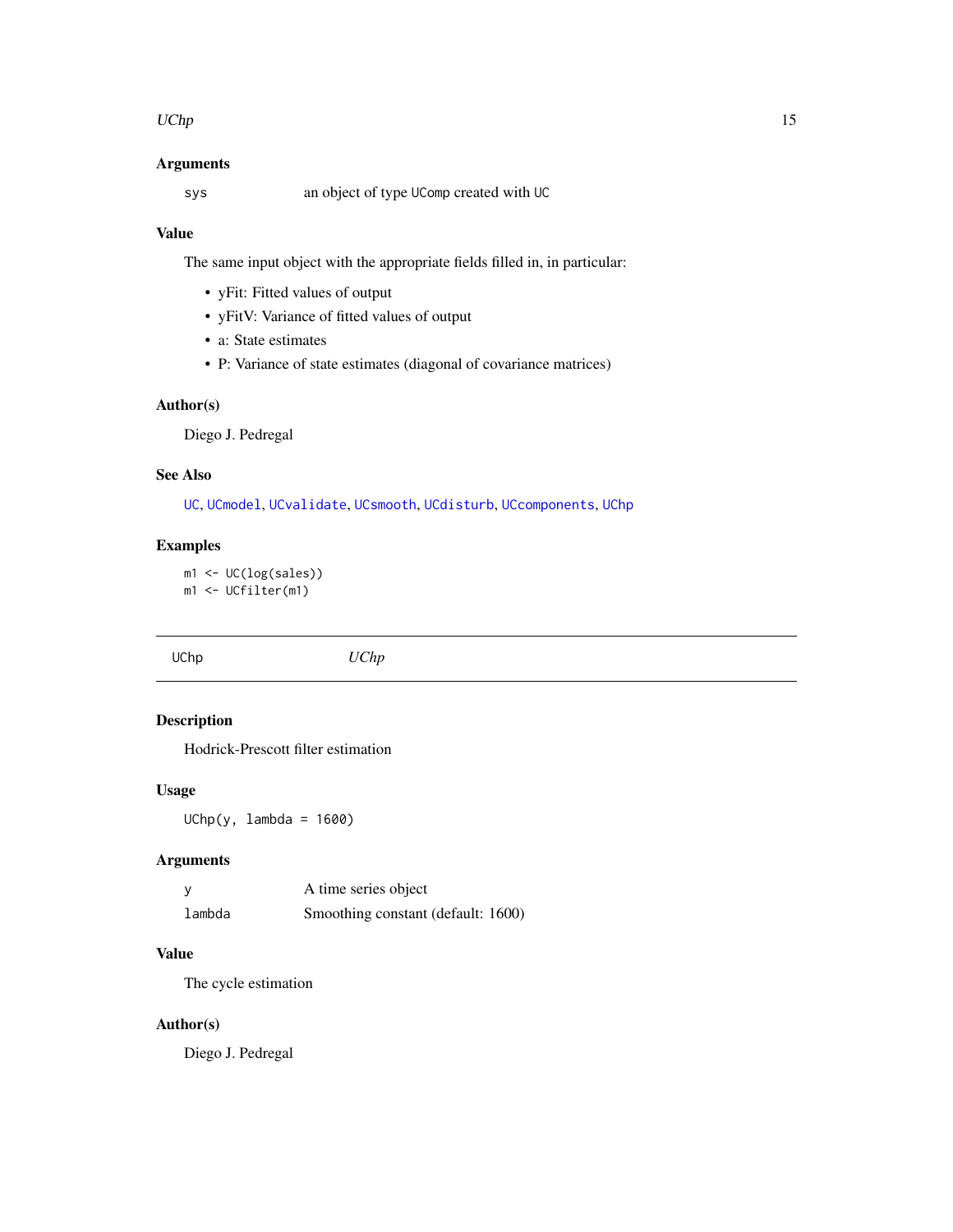# See Also

[UC](#page-8-1), [UCmodel](#page-15-1), [UCvalidate](#page-22-1), [UCfilter](#page-13-1), [UCsmooth](#page-21-1), [UCcomponents](#page-10-1), [UCdisturb](#page-11-1)

# Examples

```
cycle <- UChp(USgdp)
plot(cycle)
```
<span id="page-15-1"></span>UCmodel *UCmodel*

# Description

Estimates and forecasts UC general univariate models

#### Usage

```
UCmodel(
  y,
 u = NULL,model = "?/none/?/?",
 h = NA,
 outlier = NA,
  tTest = FALSE,
 criterion = "aic",
 periods = NA,
 verbose = FALSE,
  stepwise = FALSE,
 p0 = -9999.9,
 arma = TRUE
\mathcal{L}
```
# Arguments

| У     | a time series to forecast (it may be either a numerical vector or a time series<br>object). This is the only input required. If a vector, the additional input periods<br>should be supplied compulsorily (see below).                        |
|-------|-----------------------------------------------------------------------------------------------------------------------------------------------------------------------------------------------------------------------------------------------|
| u     | a matrix of external regressors included only in the observation equation. (it<br>may be either a numerical vector or a time series object). If the output wanted<br>to be forecast, matrix u should contain future values for inputs.        |
| model | the model to estimate. It is a single string indicating the type of model for each<br>component. It allows two formats "trend/seasonal/irregular" or "trend/cycle/seasonal/irregular".<br>The possibilities available for each component are: |
|       | • Trend: $? /$ none / rw / irw / llt / dt;                                                                                                                                                                                                    |

• Seasonal: ? / none / equal / different;

<span id="page-15-0"></span>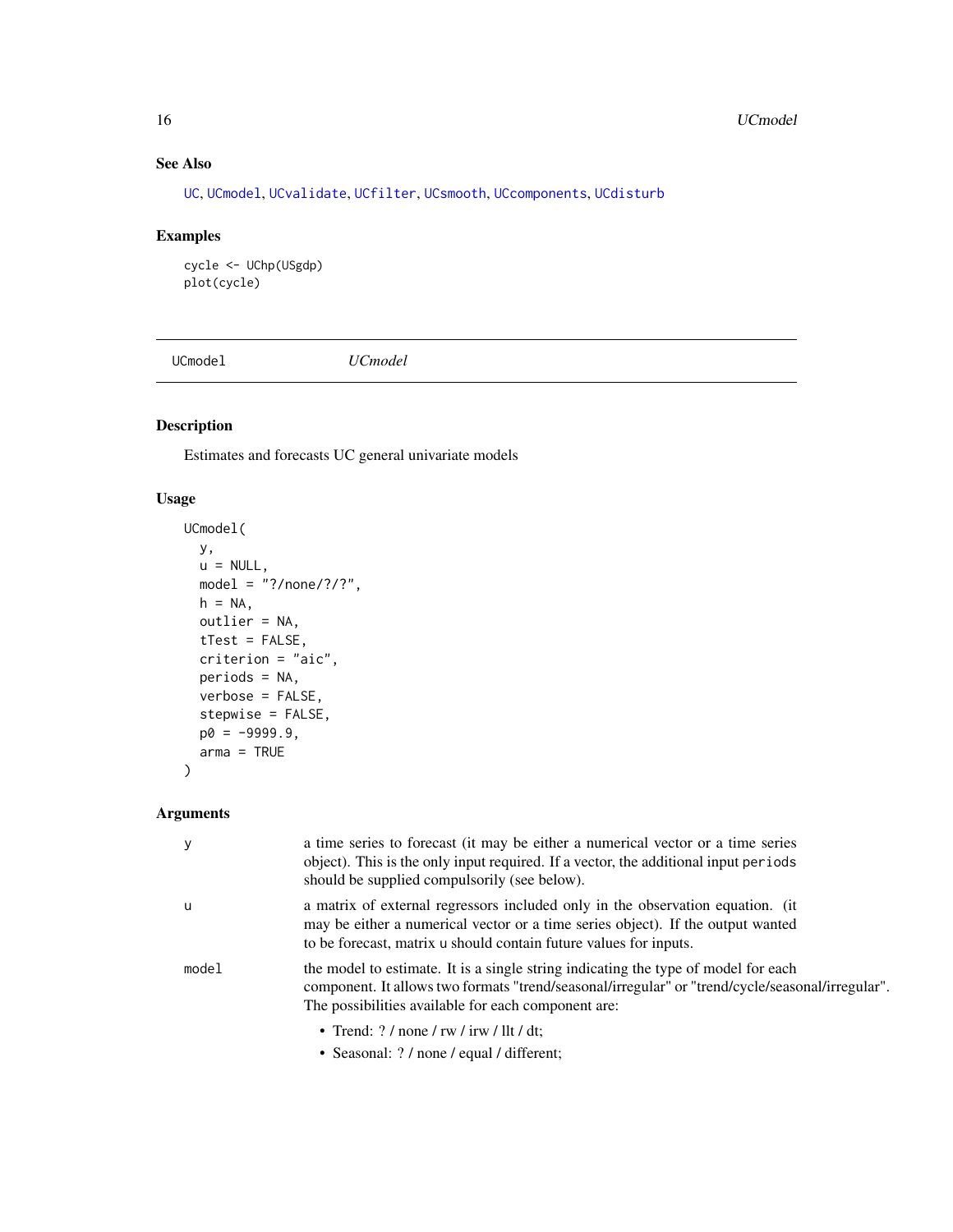|           | • Irregular: ? / none / arma $(0, 0)$ / arma $(p, q)$ - with p and q integer positive<br>orders;                                                                                                                                                                                                                                                                                                                                                                                                                                                           |
|-----------|------------------------------------------------------------------------------------------------------------------------------------------------------------------------------------------------------------------------------------------------------------------------------------------------------------------------------------------------------------------------------------------------------------------------------------------------------------------------------------------------------------------------------------------------------------|
|           | • Cycles: ? / none / combination of positive or negative numbers. Positive<br>numbers fix the period of the cycle while negative values estimate the period<br>taking as initial condition the absolute value of the period supplied. Several<br>cycles with positive or negative values are possible and if a question mark<br>is included, the model test for the existence of the cycles specified. The<br>following are valid examples with different meanings: 48, 48?, -48, -48?,<br>48+60, -48+60, -48-60, 48-60, 48+60?, -48+60?, -48-60?, 48-60?. |
| h         | forecast horizon. If the model includes inputs h is not used, the lenght of u is<br>used instead.                                                                                                                                                                                                                                                                                                                                                                                                                                                          |
| outlier   | critical level of outlier tests. If NA it does not carry out any outlier detection<br>(default). A positive value indicates the critical minimum t test for outlier de-<br>tection in any model during identification. Three types of outliers are identified,<br>namely Additive Outliers (AO), Level Shifts (LS) and Slope Change (SC).                                                                                                                                                                                                                  |
| tTest     | augmented Dickey Fuller test for unit roots used in stepwise algorithm (TRUE /<br>FALSE). The number of models to search for is reduced, depending on the result<br>of this test.                                                                                                                                                                                                                                                                                                                                                                          |
| criterion | information criterion for identification ("aic", "bic" or "aicc").                                                                                                                                                                                                                                                                                                                                                                                                                                                                                         |
| periods   | vector of fundamental period and harmonics required.                                                                                                                                                                                                                                                                                                                                                                                                                                                                                                       |
| verbose   | intermediate results shown about progress of estimation (TRUE / FALSE).                                                                                                                                                                                                                                                                                                                                                                                                                                                                                    |
| stepwise  | stepwise identification procedure (TRUE / FALSE).                                                                                                                                                                                                                                                                                                                                                                                                                                                                                                          |
| p0        | initial parameter vector for optimisation search.                                                                                                                                                                                                                                                                                                                                                                                                                                                                                                          |
| arma      | check for arma models for irregular components (TRUE / FALSE).                                                                                                                                                                                                                                                                                                                                                                                                                                                                                             |

#### Details

UCmodel is a function for modelling and forecasting univariate time series according to Unobserved Components models (UC). It sets up the model with a number of control variables that govern the way the rest of functions in the package work. It also estimates the model parameters by Maximum Likelihood and forecasts the data. Standard methods applicable to UComp objects are print, summary, plot, fitted, residuals, logLik, AIC, BIC, coef, predict, tsdiag.

#### Value

An object of class UComp. It is a list with fields including all the inputs and the fields listed below as outputs. All the functions in this package fill in part of the fields of any UComp object as specified in what follows (function UC fills in all of them at once):

After running UCmodel or UCestim:

- p: Estimated parameters
- v: Estimated innovations (white noise in correctly specified models)
- yFor: Forecasted values of output
- yForV: Variance of forecasted values of output
- criteria: Value of criteria for estimated model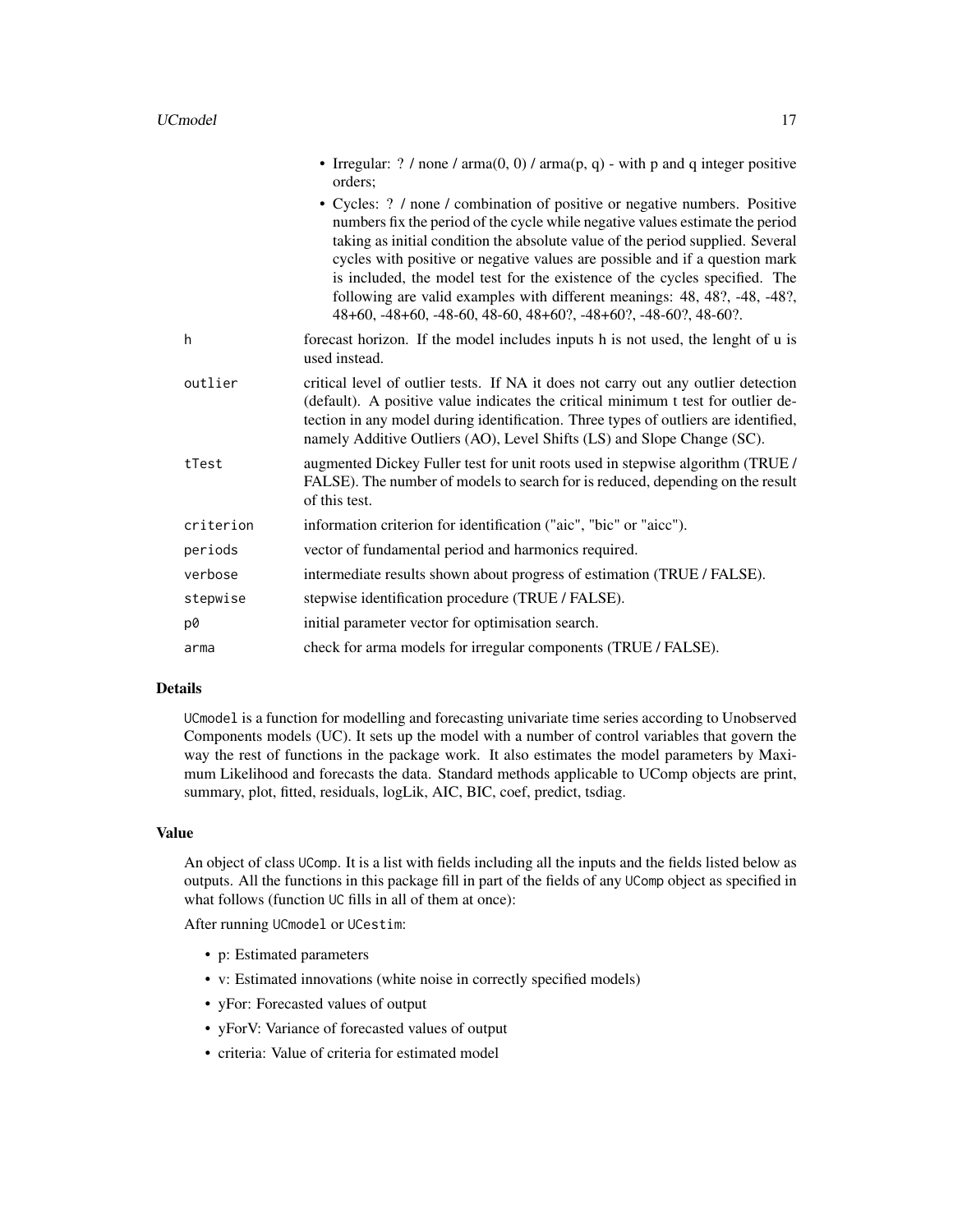#### <span id="page-17-0"></span>18 UCmodel

- iter: Number of iterations in estimation
- grad: Gradient at estimated parameters
- covp: Covariance matrix of parameters

After running UCvalidate:

• table: Estimation and validation table

After running UCcomponents:

- comp: Estimated components in matrix form
- compV: Estimated components variance in matrix form

After running UCfilter, UCsmooth or UCdisturb:

- yFit: Fitted values of output
- yFitV: Variance of fitted values of output
- a: State estimates
- P: Variance of state estimates
- aFor: Forecasts of states
- PFor: Forecasts of states variances

#### After running UCdisturb:

- eta: State perturbations estimates
- eps: Observed perturbations estimates

#### Author(s)

Diego J. Pedregal

# See Also

[UC](#page-8-1), [UCvalidate](#page-22-1), [UCfilter](#page-13-1), [UCsmooth](#page-21-1), [UCdisturb](#page-11-1), [UCcomponents](#page-10-1), [UChp](#page-14-1)

# Examples

```
y <- log(AirPassengers)
m1 < - UCmodel(y)
m1 \leq W \leq W UCmodel(y, model = "llt/equal/arma(0,0)")
```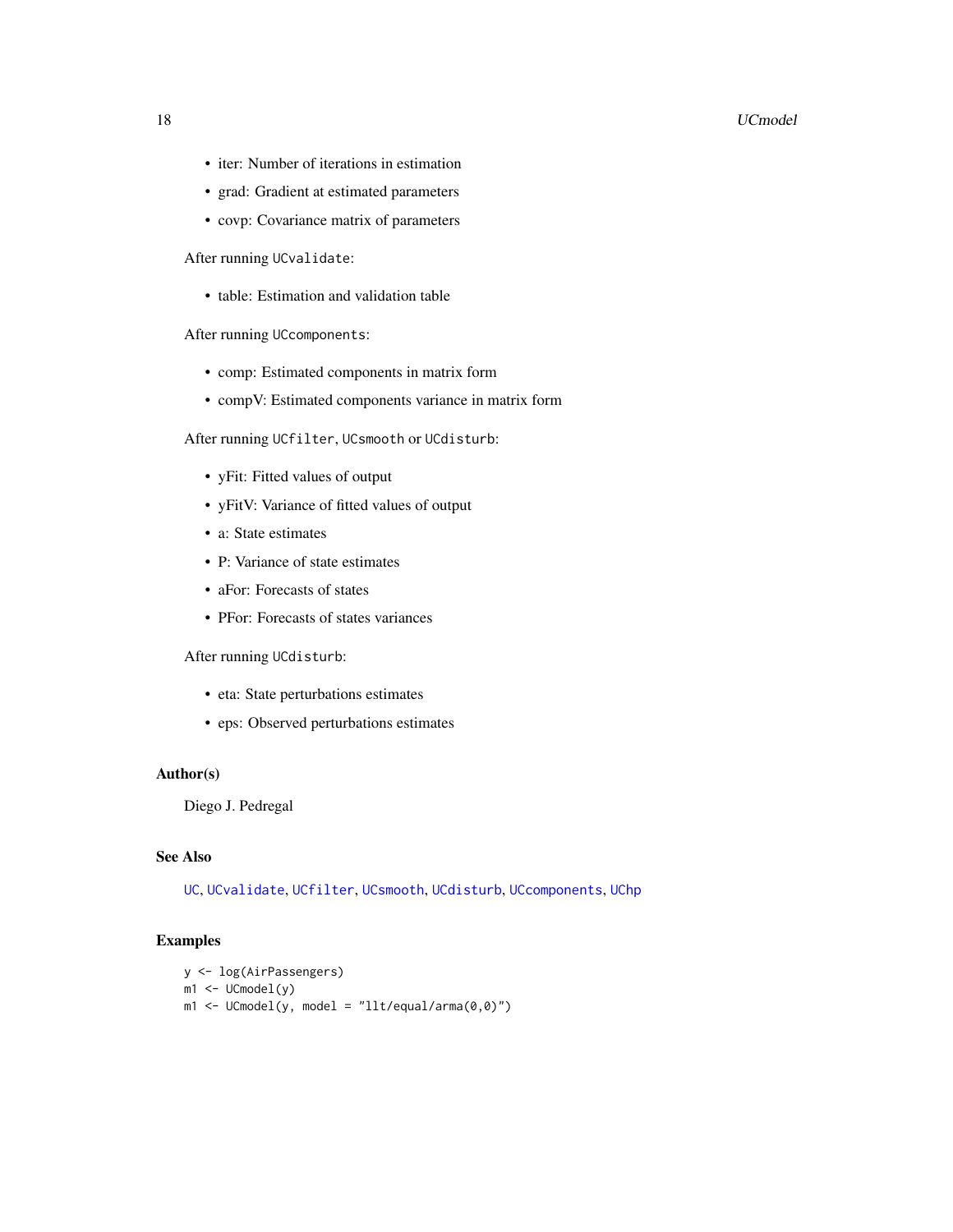<span id="page-18-0"></span>UComp *UComp*

# **Description**

A package for fast automatic identification of Unobserved Components models

#### Details

UComp is a package for time series modelling and forecasting of Unobserved Components models inspired on the structural family due to A.C. Harvey (Basic Structural Model: BSM), enhanced with automatic identification tools by Diego J. Pedregal. The package is designed for automatic identification among a wide range of possible models for trends, cycles, seasonal and irregular components. The model may include exogenous variables. ARMA irregular components and automatic detection of outliers are also possible.

#### References

Harvey AC (1989). Forecasting, Structural Time Series Models and the Kalman Filter. Cam- bridge University Press.

de Jong, P. & Penzer, J. (1998). Diagnosing Shocks in Time Series, Journal of the American Statistical Association, 93, 442, 796-806.

Pedregal, D. J., & Young, P. C. (2002). Statistical approaches to modelling and forecasting time series. In M. Clements, & D. Hendry (Eds.), Companion to economic forecasting (pp. 69–104). Oxford: Blackwell Publishers.

Durbin J, Koopman SJ (2012). Time Series Analysis by State Space Methods. 38. Oxford University Press.

Proietti T. and Luati A. (2013). Maximum likelihood estimation of time series models: the Kalman filter and beyond, in Handbook of research methods and applications in empirical macroeconomics, ed. Nigar Hashimzade and Michael Thornton, E. Elgar, UK.

#### Maintainer

Diego J. Pedregal

#### Author(s)

Diego J. Pedregal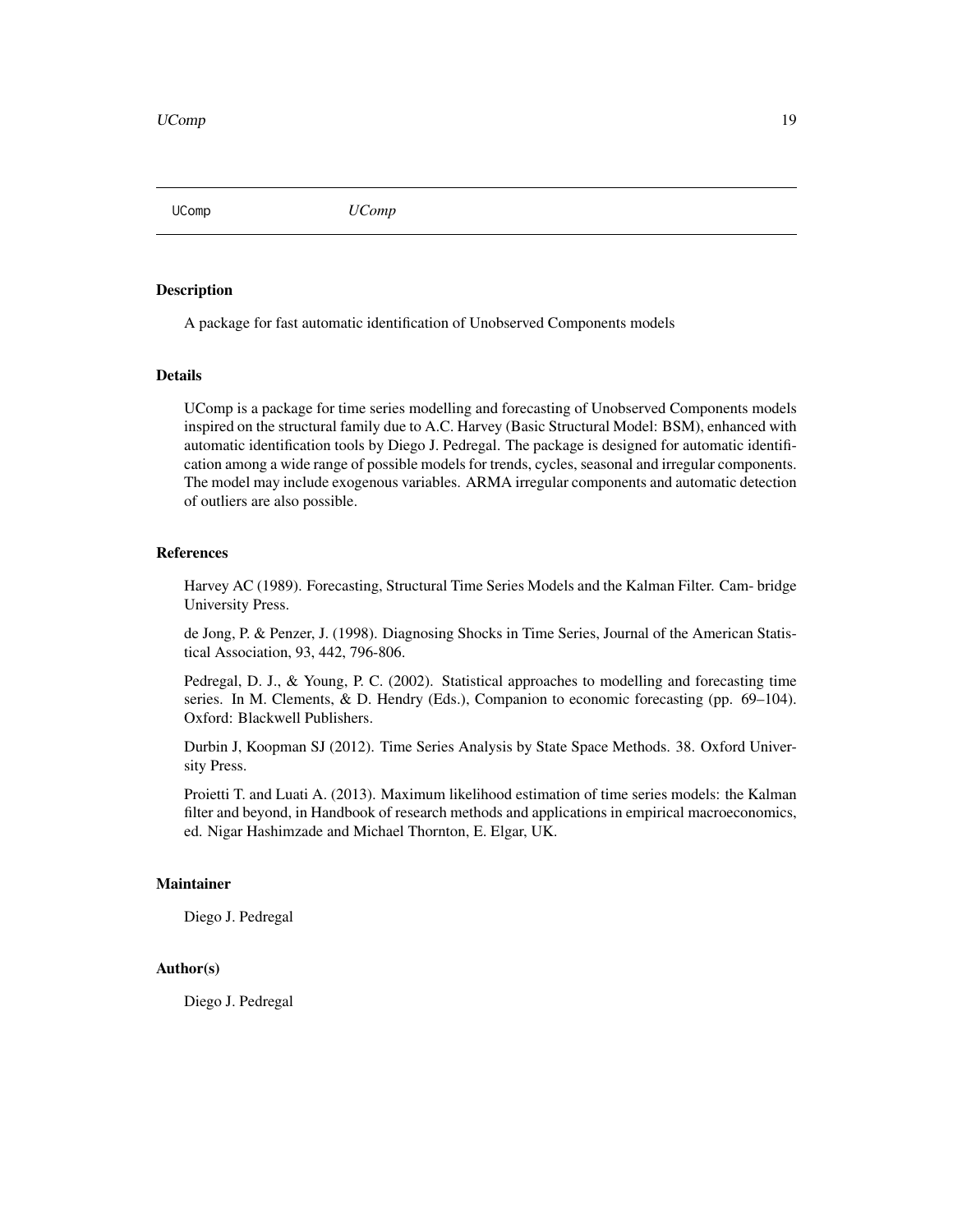<span id="page-19-1"></span><span id="page-19-0"></span>UCsetup *UCsetup*

# Description

Sets up UC general univariate models

# Usage

```
UCsetup(
 y,
 u = NULL,model = "?/none/?/?",
 h = NA,
 outlier = NA,
 tTest = FALSE,
 criterion = "aic",
 periods = NA,
 verbose = FALSE,
 stepwise = FALSE,
 p0 = -9999.9,
 arma = TRUE
)
```
# Arguments

| у     | a time series to forecast (it may be either a numerical vector or a time series<br>object). This is the only input required. If a vector, the additional input periods<br>should be supplied compulsorily (see below).                                                                                                                                                                                                                                                       |
|-------|------------------------------------------------------------------------------------------------------------------------------------------------------------------------------------------------------------------------------------------------------------------------------------------------------------------------------------------------------------------------------------------------------------------------------------------------------------------------------|
| u     | a matrix of external regressors included only in the observation equation. (it<br>may be either a numerical vector or a time series object). If the output wanted<br>to be forecast, matrix u should contain future values for inputs.                                                                                                                                                                                                                                       |
| model | the model to estimate. It is a single string indicating the type of model for each<br>component. It allows two formats "trend/seasonal/irregular" or "trend/cycle/seasonal/irregular".<br>The possibilities available for each component are:                                                                                                                                                                                                                                |
|       | • Trend: $? /$ none / rw / irw / llt / dt;<br>• Seasonal: ? / none / equal / different;<br>• Irregular: $?$ / none / arma $(0, 0)$ / arma $(p, q)$ - with p and q integer positive<br>orders:<br>• Cycles: ? / none / combination of positive or negative numbers. Positive                                                                                                                                                                                                  |
|       | numbers fix the period of the cycle while negative values estimate the period<br>taking as initial condition the absolute value of the period supplied. Several<br>cycles with positive or negative values are possible and if a question mark<br>is included, the model test for the existence of the cycles specified. The<br>following are valid examples with different meanings: 48, 48?, -48, -48?,<br>48+60, -48+60, -48-60, 48-60, 48+60?, -48+60?, -48-60?, 48-60?. |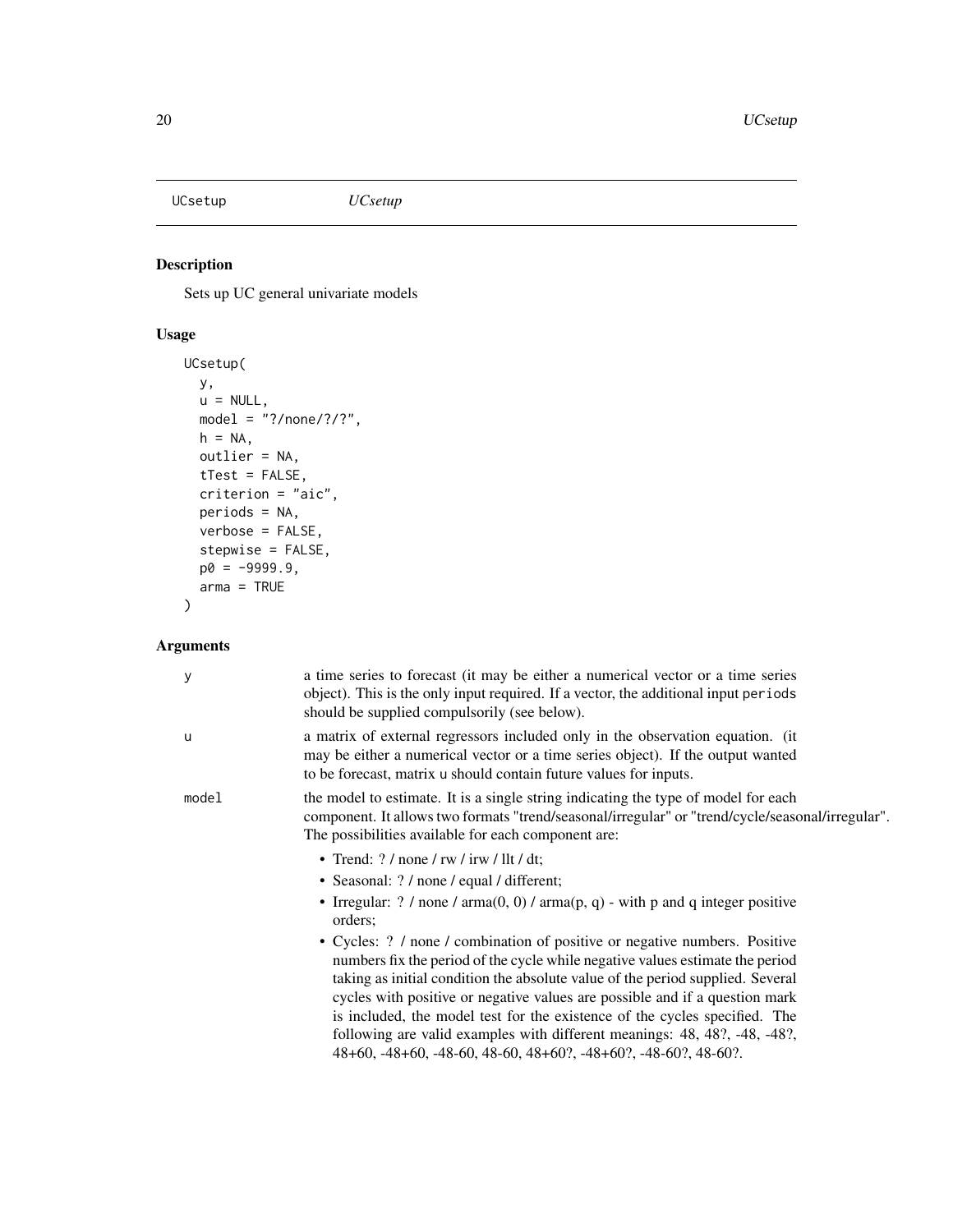#### UCsetup 21

| h         | forecast horizon. If the model includes inputs h is not used, the lenght of u is<br>used instead.                                                                                                                                                                                                                                         |
|-----------|-------------------------------------------------------------------------------------------------------------------------------------------------------------------------------------------------------------------------------------------------------------------------------------------------------------------------------------------|
| outlier   | critical level of outlier tests. If NA it does not carry out any outlier detection<br>(default). A positive value indicates the critical minimum t test for outlier de-<br>tection in any model during identification. Three types of outliers are identified,<br>namely Additive Outliers (AO), Level Shifts (LS) and Slope Change (SC). |
| tTest     | augmented Dickey Fuller test for unit roots used in stepwise algorithm (TRUE)<br>FALSE). The number of models to search for is reduced, depending on the result<br>of this test.                                                                                                                                                          |
| criterion | information criterion for identification ("aic", "bic" or "aicc").                                                                                                                                                                                                                                                                        |
| periods   | vector of fundamental period and harmonics required.                                                                                                                                                                                                                                                                                      |
| verbose   | intermediate results shown about progress of estimation (TRUE / FALSE).                                                                                                                                                                                                                                                                   |
| stepwise  | stepwise identification procedure (TRUE / FALSE).                                                                                                                                                                                                                                                                                         |
| p0        | initial parameter vector for optimisation search.                                                                                                                                                                                                                                                                                         |
| arma      | check for arma models for irregular components (TRUE / FALSE).                                                                                                                                                                                                                                                                            |

# Details

See help of UC.

#### Value

An object of class UComp. It is a list with fields including all the inputs and the fields listed below as outputs. All the functions in this package fill in part of the fields of any UComp object as specified in what follows (function UC fills in all of them at once):

After running UCmodel or UCestim:

- p: Estimated parameters
- v: Estimated innovations (white noise in correctly specified models)
- yFor: Forecasted values of output
- yForV: Variance of forecasted values of output
- criteria: Value of criteria for estimated model
- iter: Number of iterations in estimation
- grad: Gradient at estimated parameters
- covp: Covariance matrix of parameters

After running UCvalidate:

• table: Estimation and validation table

After running UCcomponents:

- comp: Estimated components in matrix form
- compV: Estimated components variance in matrix form

After running UCfilter, UCsmooth or UCdisturb: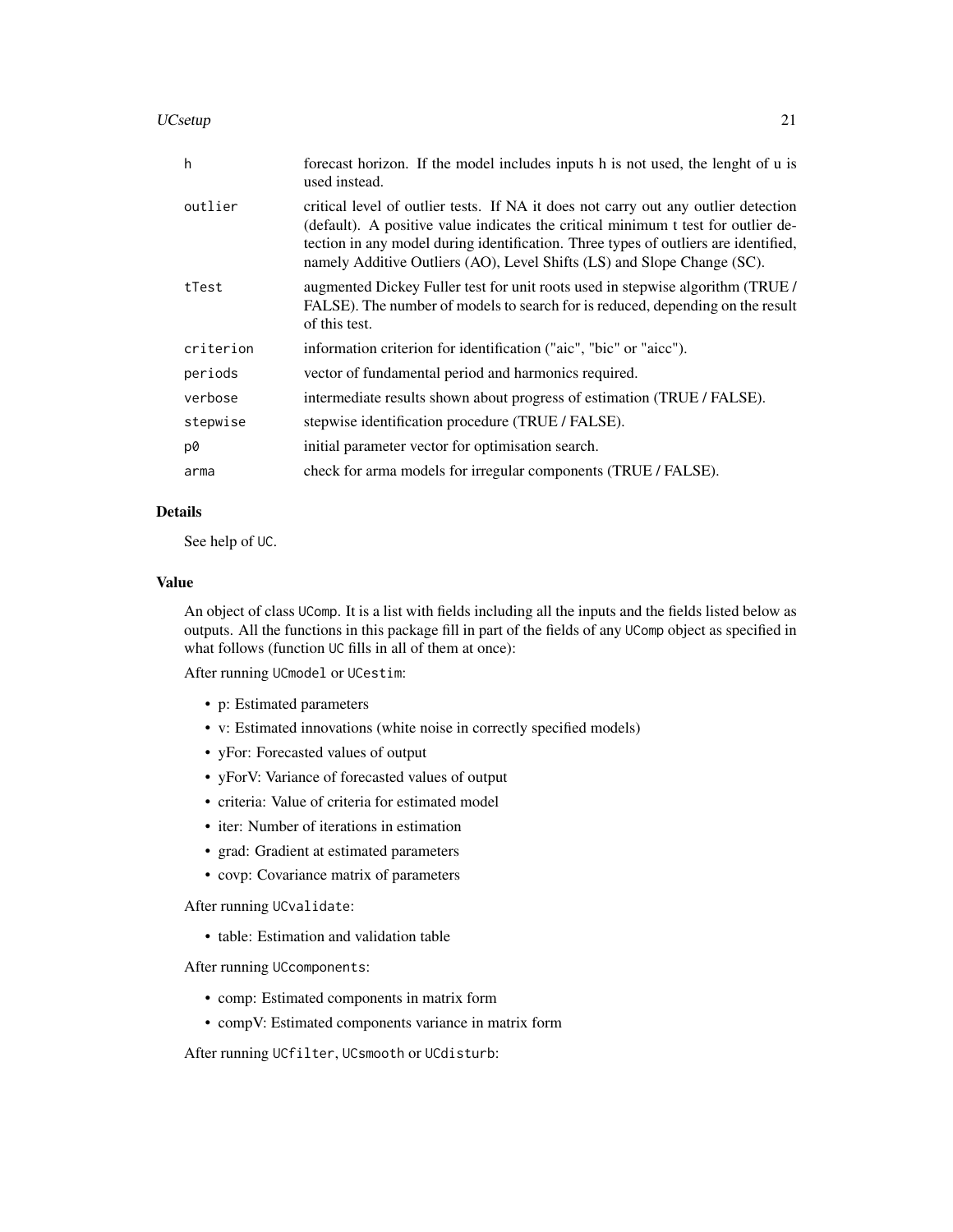#### <span id="page-21-0"></span>22 December 2020 and the contract of the contract of the contract of the contract of the contract of the contract of the contract of the contract of the contract of the contract of the contract of the contract of the contr

- yFit: Fitted values of output
- yFitV: Variance of fitted values of output
- a: State estimates
- P: Variance of state estimates
- aFor: Forecasts of states
- PFor: Forecasts of states variances

After running UCdisturb:

- eta: State perturbations estimates
- eps: Observed perturbations estimates

Standard methods applicable to UComp objects are print, summary, plot, fitted, residuals, logLik, AIC, BIC, coef, predict, tsdiag.

#### Author(s)

Diego J. Pedregal

# See Also

[UC](#page-8-1), [UCmodel](#page-15-1), [UCvalidate](#page-22-1), [UCfilter](#page-13-1), [UCsmooth](#page-21-1), [UCdisturb](#page-11-1), [UCcomponents](#page-10-1), [UChp](#page-14-1)

#### Examples

```
y <- log(sales)
m1 <- UCsetup(y)
m1 <- UCsetup(y, outlier = 4)
m1 <- UCsetup(y, model = "llt/equal/arma(0,0)")
m1 <- UCsetup(y, model = "?/?/?/?")
m1 <- UCsetup(y, model = "llt!/?/equal?", outlier = 4)
```
<span id="page-21-1"></span>

UCsmooth *UCsmooth*

#### Description

Runs the Fixed Interval Smoother for UC models Standard methods applicable to UComp objects are print, summary, plot, fitted, residuals, logLik, AIC, BIC, coef, predict, tsdiag.

#### Usage

UCsmooth(sys)

#### Arguments

sys an object of type UComp created with UC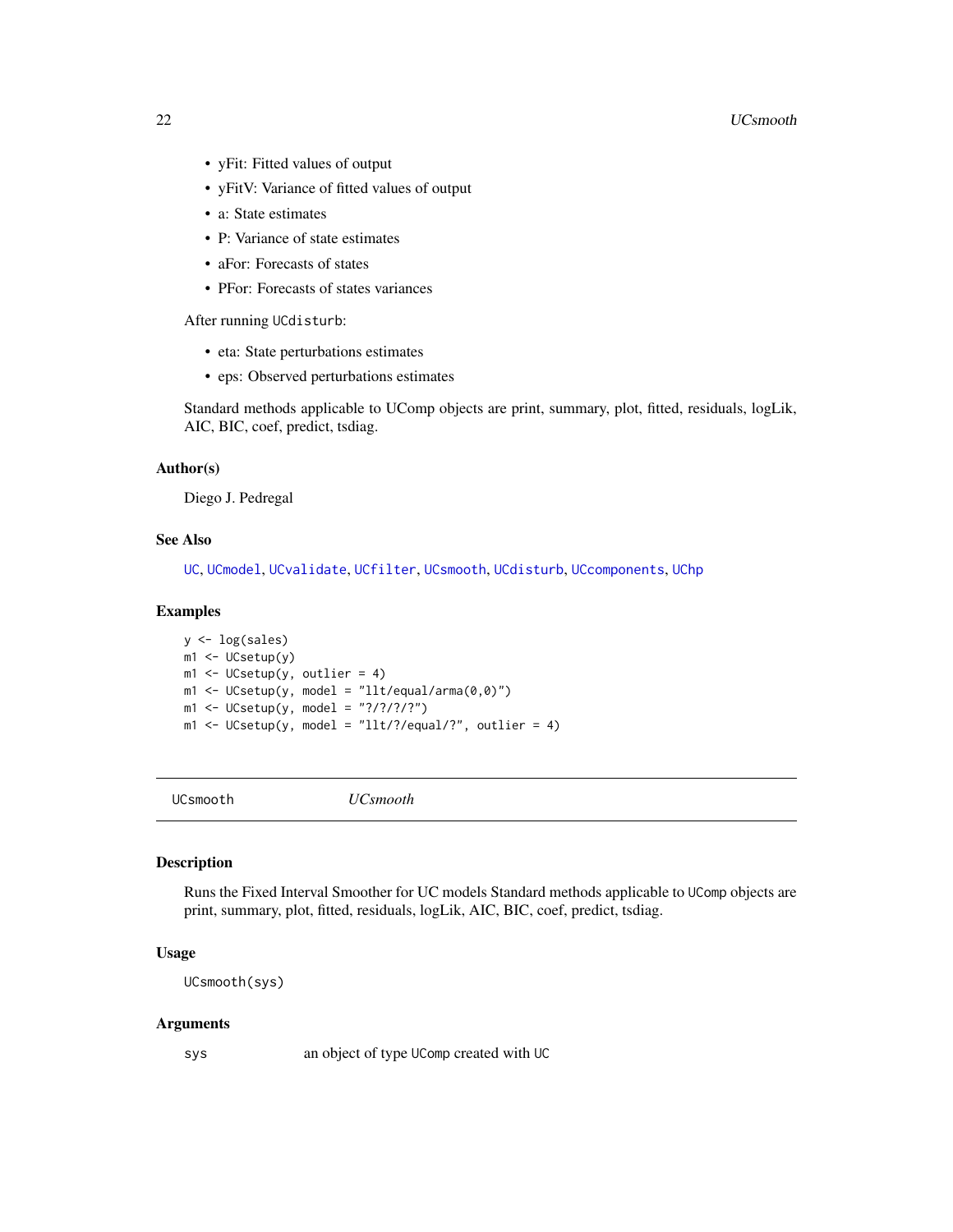#### <span id="page-22-0"></span>UCvalidate 23

### Value

The same input object with the appropriate fields filled in, in particular:

- yFit: Fitted values of output
- yFitV: Variance of fitted values of output
- a: State estimates
- P: Variance of state estimates (diagonal of covariance matrices)

# Author(s)

Diego J. Pedregal

#### See Also

[UC](#page-8-1), [UCmodel](#page-15-1), [UCvalidate](#page-22-1), [UCfilter](#page-13-1), [UCdisturb](#page-11-1), [UCcomponents](#page-10-1), [UChp](#page-14-1)

#### Examples

m1 <- UC(log(AirPassengers)) m1 <- UCsmooth(m1)

<span id="page-22-1"></span>UCvalidate *UCvalidate*

# Description

Shows a table of estimation and diagnostics results for UC models. Equivalent to print or summary. The table shows information in four sections: Firstly, information about the model estimated, the relevant periods of the seasonal component included, and further information about convergence. Secondly, parameters with their names are provided, the asymptotic standard errors, the ratio of the two, and the gradient at the optimum. One asterisk indicates concentrated-out parameters and two asterisks signals parameters constrained during estimation. Thirdly, information criteria and the value of the log-likelihood. Finally, diagnostic statistics about innovations, namely, the Ljung-Box Q test of absense of autocorrelation statistic for several lags, the Jarque-Bera gaussianity test, and a standard ratio of variances test.

#### Usage

UCvalidate(sys, printScreen = TRUE)

#### Arguments

| <b>SVS</b>  | an object of type UComp created with UC     |
|-------------|---------------------------------------------|
| printScreen | print to screen or just return output table |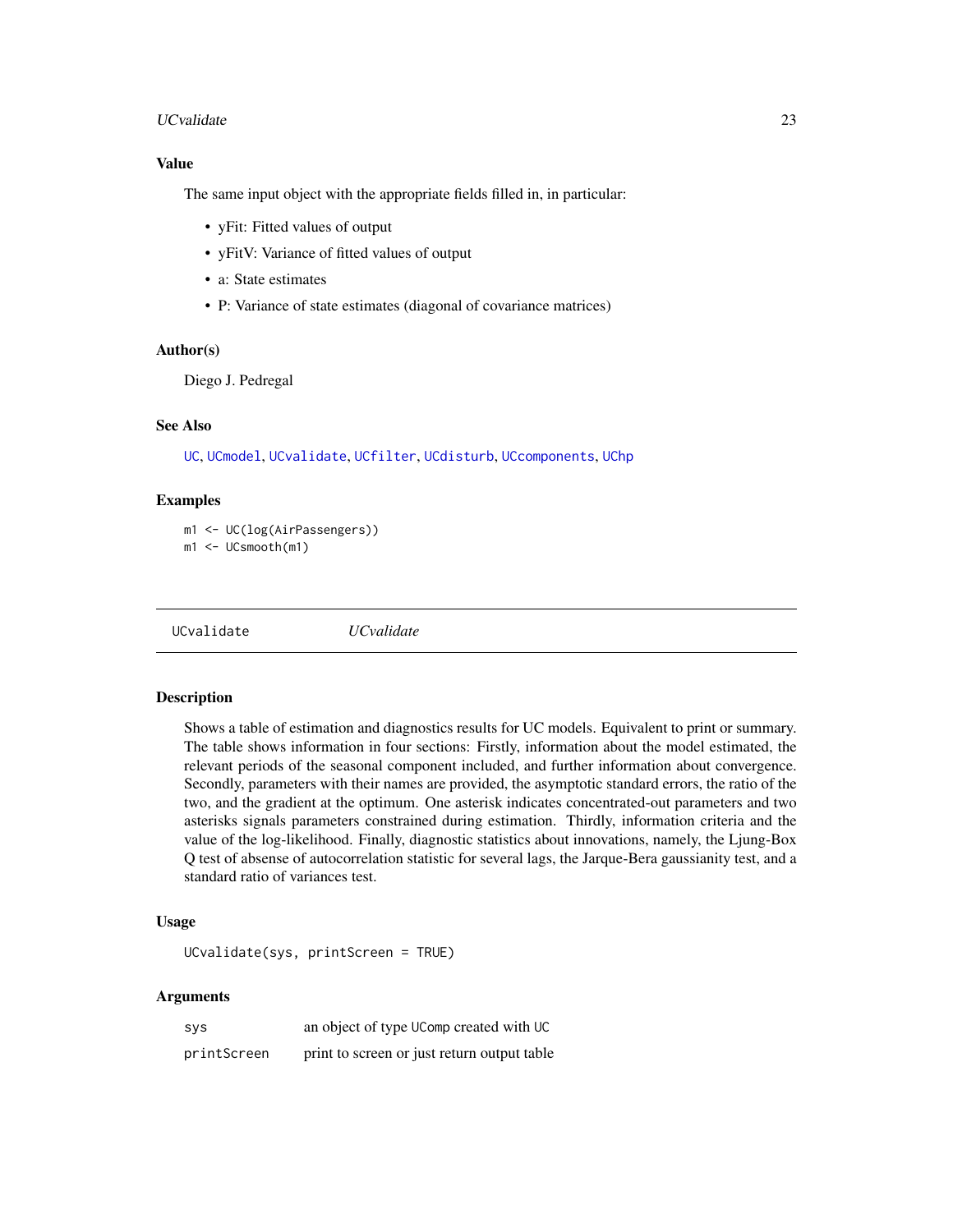# <span id="page-23-0"></span>Value

The same input object with the appropriate fields filled in, in particular:

• table: Estimation and validation table

# Author(s)

Diego J. Pedregal

# See Also

[UC](#page-8-1), [UCmodel](#page-15-1), [UCfilter](#page-13-1), [UCsmooth](#page-21-1), [UCdisturb](#page-11-1), [UCcomponents](#page-10-1), [UChp](#page-14-1)

# Examples

m1 <- UC(log(AirPassengers)) m1 <- UCvalidate(m1)

USgdp *US GDP*

# Description

Seasonally adjusted quarterly US real gross domestic product (USgdp).

# Usage

USgdp

# Format

Time series objects. Quarterly data from 1962 to 2019

# Source

[USgdp](https://www.nber.org/)

# Examples

## Not run: USgdp

## End(Not run)